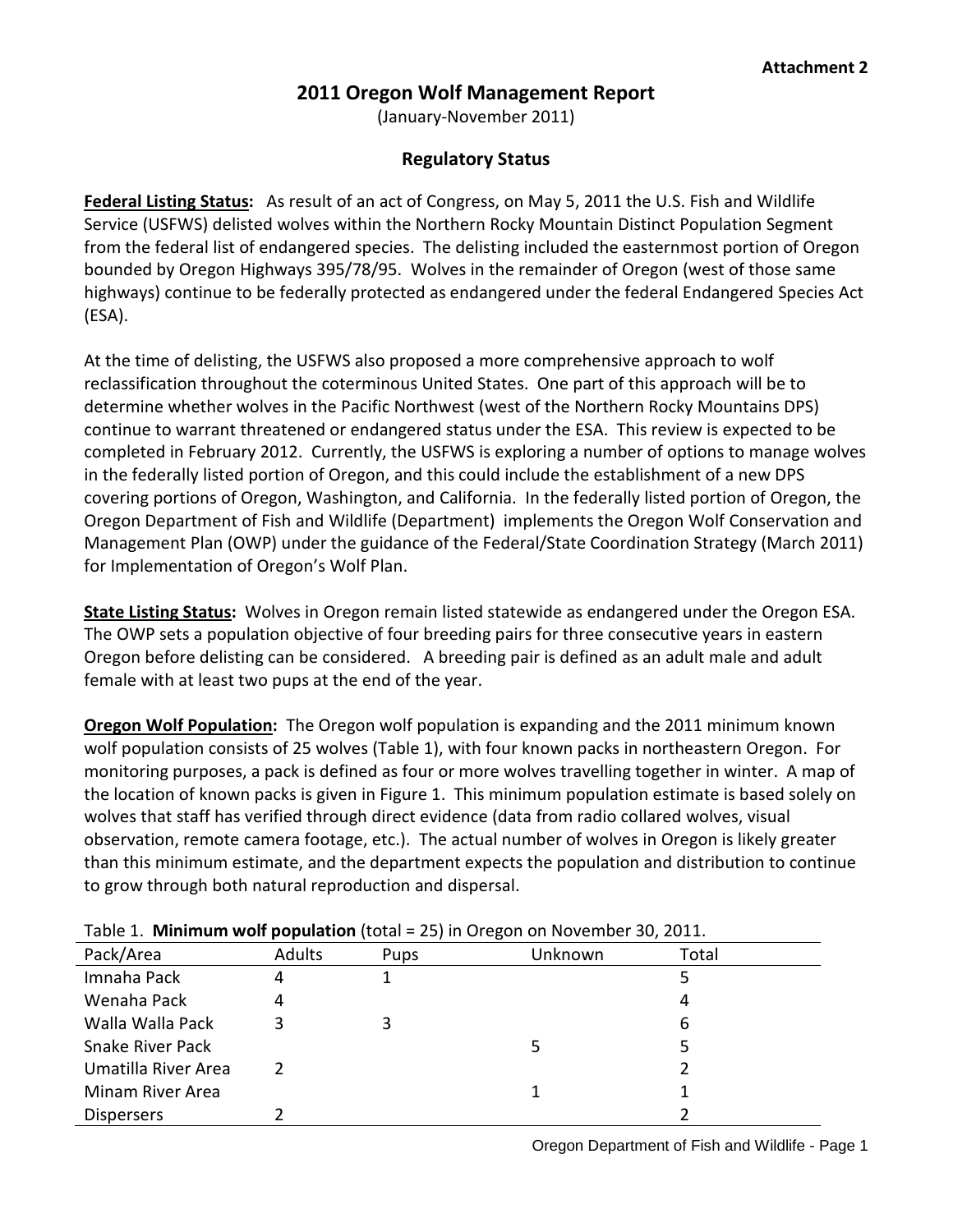Figure 1.Map of Known Oregon Wolves in 2011.



**Imnaha Pack:** The Imnaha pack was first documented in 2009 in the Imnaha River drainage of Wallowa County. In December 2010, the Imnaha pack had up to 16 individuals and was counted as a breeding pair. In 2011, the number decreased as a result of three known mortalities (one radio-collared wolf died of unknown cause which may have been capture-related and two lethal removals by the department), four dispersals of radio-collared individuals, and five uncollared wolves with unknown locations and fates. Given that four of six wolves with active radio-collars dispersed from the Imnaha pack, it is likely that several of the five wolves with unknown fates may also have dispersed. In December 2011, four adults and one pup remained in the Imnaha pack.

To date, seven wolves from this pack have been captured and fitted with radio-collars, including the alpha male and alpha female of the pack. In 2011, three Imnaha pack wolves were fitted with Global Positioning System (GPS) collars which provided a total of 5,682 data points (through November 30, 2011). These collars allowed consistent tracking of two dispersers (OR7 and OR9) and the alpha male (OR4) of the pack in 2011. Using these collars, the department tracked the pack's movements, which generally included livestock-occupied low-elevation private lands during the winter/spring months and higher elevation public land (including federal grazing allotments) in the summer (Figure 2).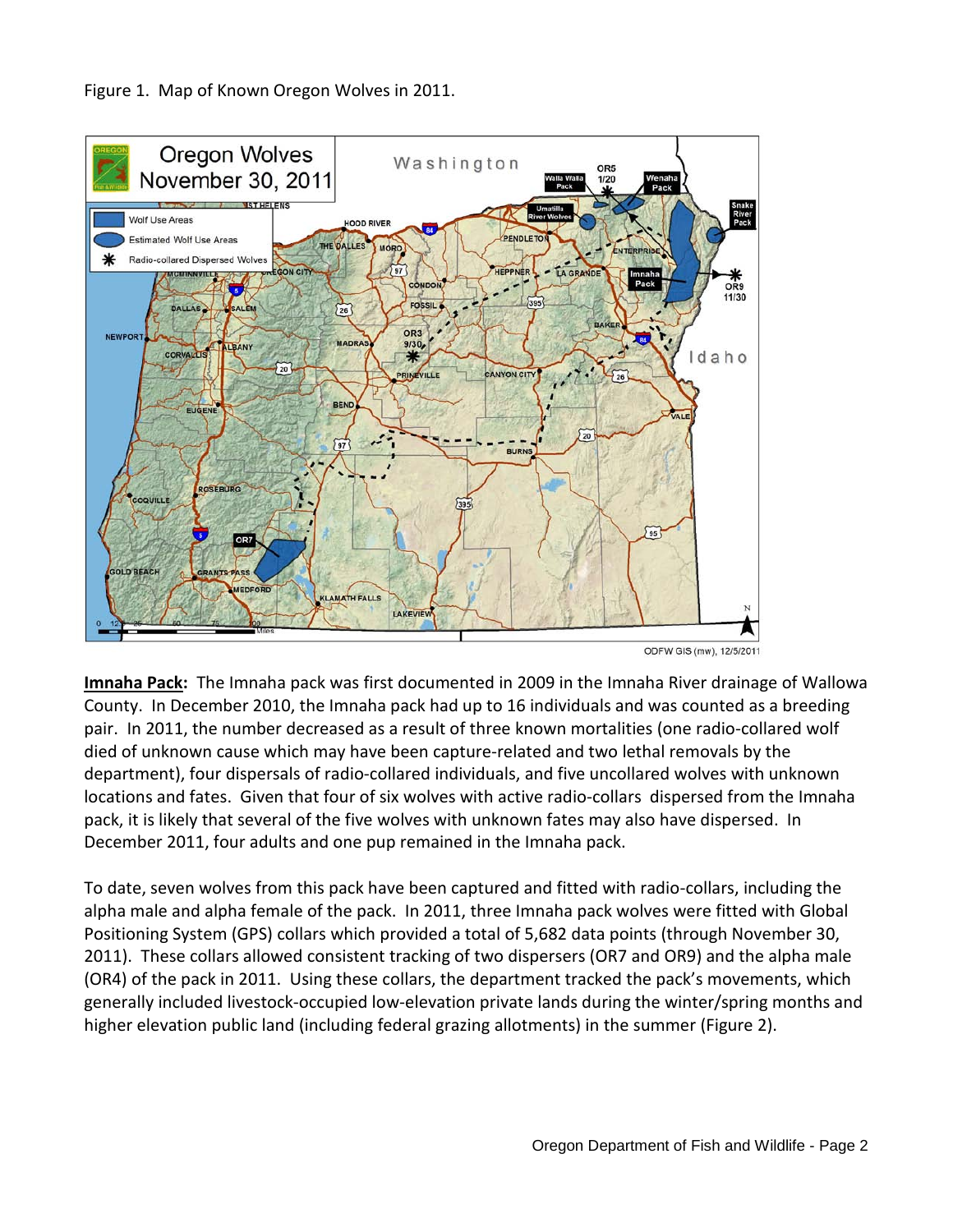

ODFW GIS (mw), 12/2/2011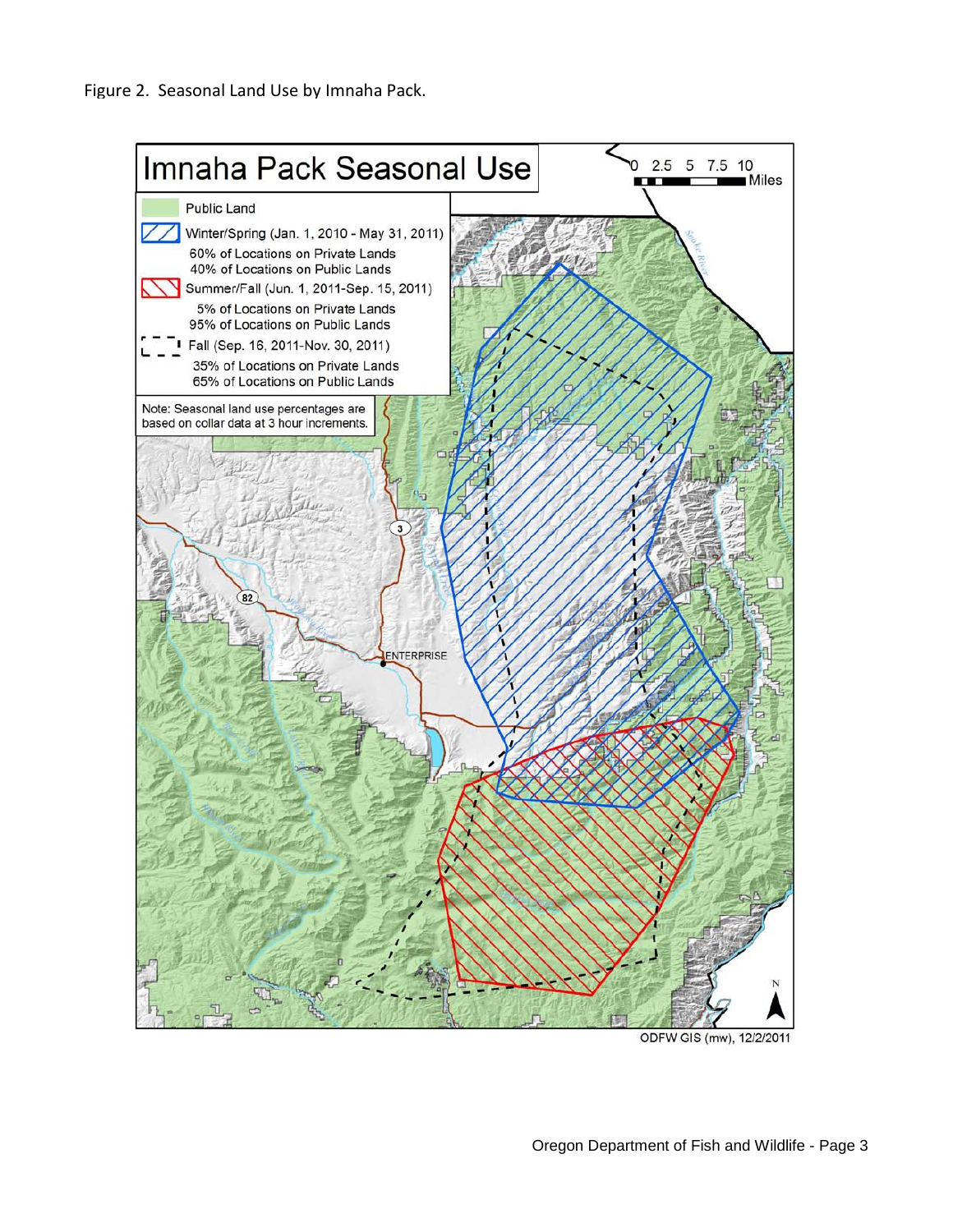**Wenaha Pack**: The Wenaha pack was first discovered in forested habitat in northern Union County in 2008. In August 2010, a single male wolf from the pack was captured and fitted with a radio collar. In September 2010, it was found shot. In December 2010, the pack consisted of 6 wolves (3 adults, 3 pups) and was counted as a breeding pair. Though no additional radio-collars were installed in 2011, information continues to be collected on the pack through other monitoring methods – track surveys, howl surveys, howl boxes, and the use of remote cameras. While the exact number of individuals in this pack is unknown as of November 30, 2011, at least 4 wolves have been documented on public lands in the Wenaha Unit.

**Walla Walla Pack**: Evidence of wolf activity in northern Umatilla County was first discovered in January 2011. Frequent monitoring of this area throughout the summer resulted in the discovery of a pack and in November a minimum of 6 wolves were documented (3 adults and 3 pups). In October, two pups from this pack were captured and fitted with radio-collars. VHF collars were used as the pups were too small for the larger GPS collars. Monitoring data show the wolves using a combination of private and public forest lands, and foothill rangelands in the Walla Walla unit.

**Snake River Pack:** Evidence of wolf activity was first confirmed in the northern portion of the Snake River unit after receiving reports and trail camera photographs from area hunters. On October 20, 2011, the department confirmed tracks of five wolves. In addition, review of the photographs indicate that at least one pup was produced in this area.

**Other Confirmed Wolves:** In 2011, additional resident wolf activity was first discovered by the department in Umatilla County (Umatilla River, North Mt. Emily unit) when two adult wolves were documented by remote cameras. It is unknown if these wolves are part of the Walla Walla pack. In addition, the department confirmed sign of at least one wolf in the Minam unit in October.

**Dispersers:** Four radio-collared wolves have dispersed from the Imnaha pack during 2011.

OR3 is a 3 ½-year-old black male that was collared (VHF collar) in February 2010. This wolf dispersed from the Imnaha pack in May 2011. It was last located by the USFWS in the Ochoco Mountains in central Oregon on September 30 and has not been located since then.

OR5 is a 2 ½-year-old gray female that was collared (VHF collar) in February 2010. This wolf is believed to have dispersed from the pack in December 2010 and was last located in SE Washington on January 25, 2011.

OR7 is a 2 ½-year-old gray male that was collared (GPS collar) in February 2011 and dispersed from the Imnaha pack in September. From September through November, this wolf travelled through Baker, Grant, Harney, Crook, Deschutes, Lake, Klamath, Douglas, and Jackson counties. At the end of November, it was in Klamath County north of Klamath Lake. A map of the dispersal of OR7 may be viewed online at the department's wolf web page. By November 30, it had travelled over 760 miles from the initial pack location and has been as far as 334 linear miles from its natal area. Though dispersal is a natural function within wolf populations, this specific dispersal event has generated international public interest.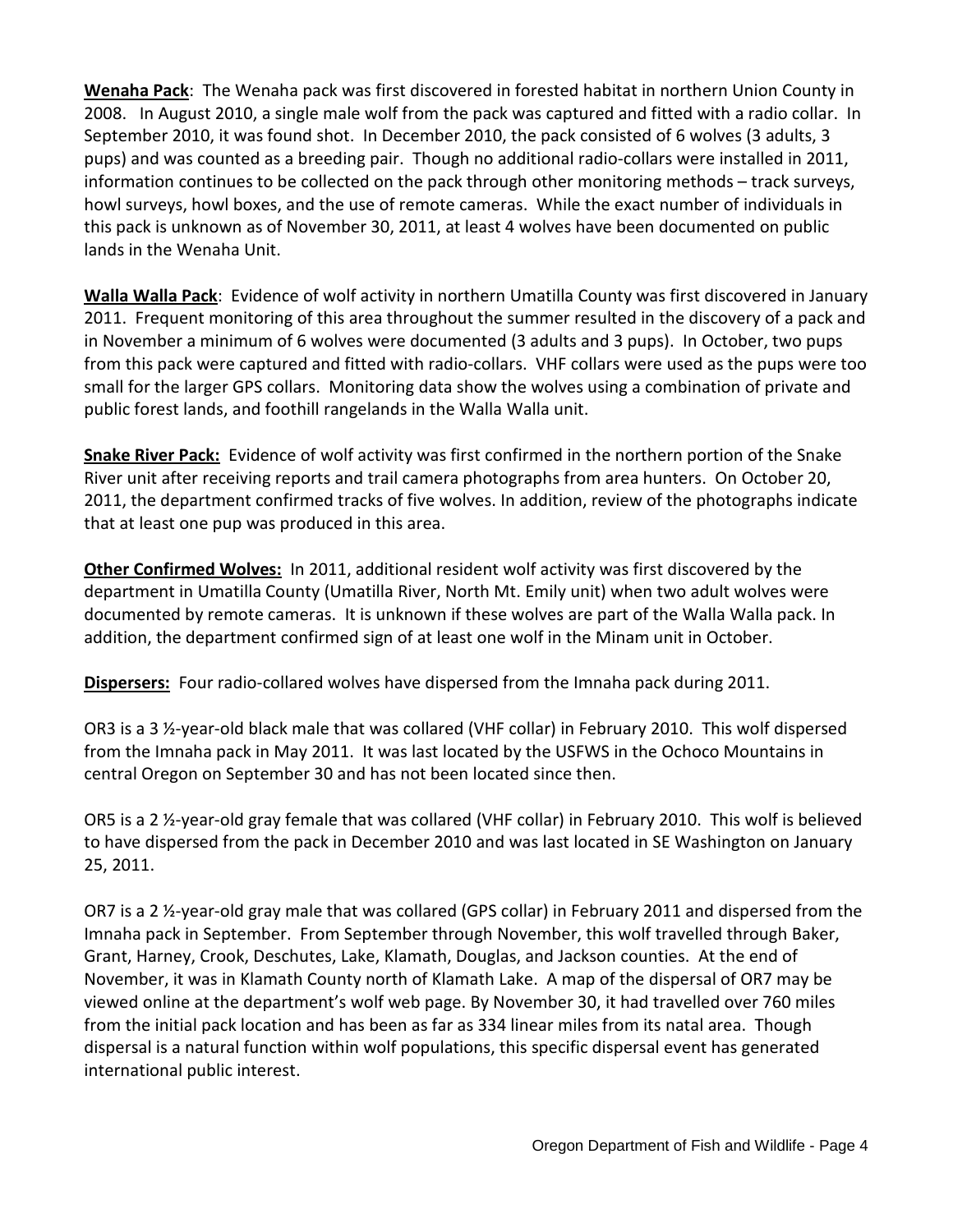OR9 is a 2-½ year-old gray male that was collared (GPS collar) in February 2011. In July, this wolf dispersed from the Imnaha pack and on July 18 entered Idaho by crossing Brownlee Reservoir. Since dispersing, OR9 has travelled over 830 miles. However, the average distance from its natal area (Idaho locations only) is only 43 miles (range = 19-82 miles). Locations of OR9 are provided by the department to Idaho Department of Fish and Game and USFWS.

# **Program Accomplishments in 2011**

**Field Survey, Monitoring, and Capture**: The department continues to search for evidence of new wolf activity and to monitor known Oregon wolves. Field activities were conducted on all or part of 188 calendar days in 2011 (through November) and included follow-up on public wolf reports, searches for new wolves, monitoring known wolves (i.e., radio-collared wolves), and wolf capture activities. These efforts resulted in the documentation of four newly discovered areas of wolf activity, including two additional packs in northeast Oregon.

Seven wolves were captured using helicopter darting and foothold trapping during 2011. A summary of wolves captured is found in Table 2.

| Date       | Wolf ID#         | Age/Color/Sex          | Pack        | Collar Type          | Method     |
|------------|------------------|------------------------|-------------|----------------------|------------|
| 2/25/2011  | OR7              | Subadult, gray, male   | Imnaha      | <b>GPS</b> collar    | Helicopter |
| 2/25/2011  | OR <sub>8</sub>  | Subadult, gray, female | Imnaha      | <b>VHF</b> collar    | Helicopter |
| 2/26/2011  | OR <sub>9</sub>  | Subadult, gray, male   | Imnaha      | <b>GPS</b> collar    | Helicopter |
| 5/17/2011  |                  | Subadult, black, male  | Imnaha      | None, Lethal Removal | Trap       |
| 5/19/2011  | OR4              | Adult, black, male     | Imnaha      | <b>GPS</b> collar    | Trap       |
| 10/21/2011 | OR <sub>10</sub> | Pup, gray female       | Walla Walla | <b>VHF</b> collar    | Trap       |
| 10/25/2011 | OR <sub>11</sub> | Pup, black, male       | Walla Walla | <b>VHF</b> collar    | Trap       |

Table 2. Wolves captured in Oregon in 2011.

On February 25-26, utilizing a helicopter, three wolves were successfully captured from the Imnaha pack. GPS collars were applied to two wolves (OR7 and OR9) and a VHF collar was applied to one wolf (OR8). GPS collars increase accuracy and frequency of collection of location data. As part of the capture operation, a brief attempt was made to capture individual wolves from the Wenaha pack. However, no wolves could be located by air or ground.

On March 1, the collar of OR8 emitted a mortality signal and was located approximately 5 miles from the release site. No visible indications of this wolf died were observed. The carcass was taken to the Washington Animal Disease Diagnostic Laboratory for a complete examination. The lab tested the animal for injuries, diseases, and toxins, but they could not establish a definitive cause of mortality. The only abnormal finding was some hemorrhage in the wolf's chest cavity which may have contributed to mortality, and though the specific cause was not determined, it may have been related to capture.

Wolves were also captured using foothold traps in the Walla Walla and Imnaha units in 2011. On October 21, a gray female pup from the newly discovered Walla Walla pack (Umatilla County) was captured and fitted with a VHF radio-collar. On October 25, a black male pup from the same pack was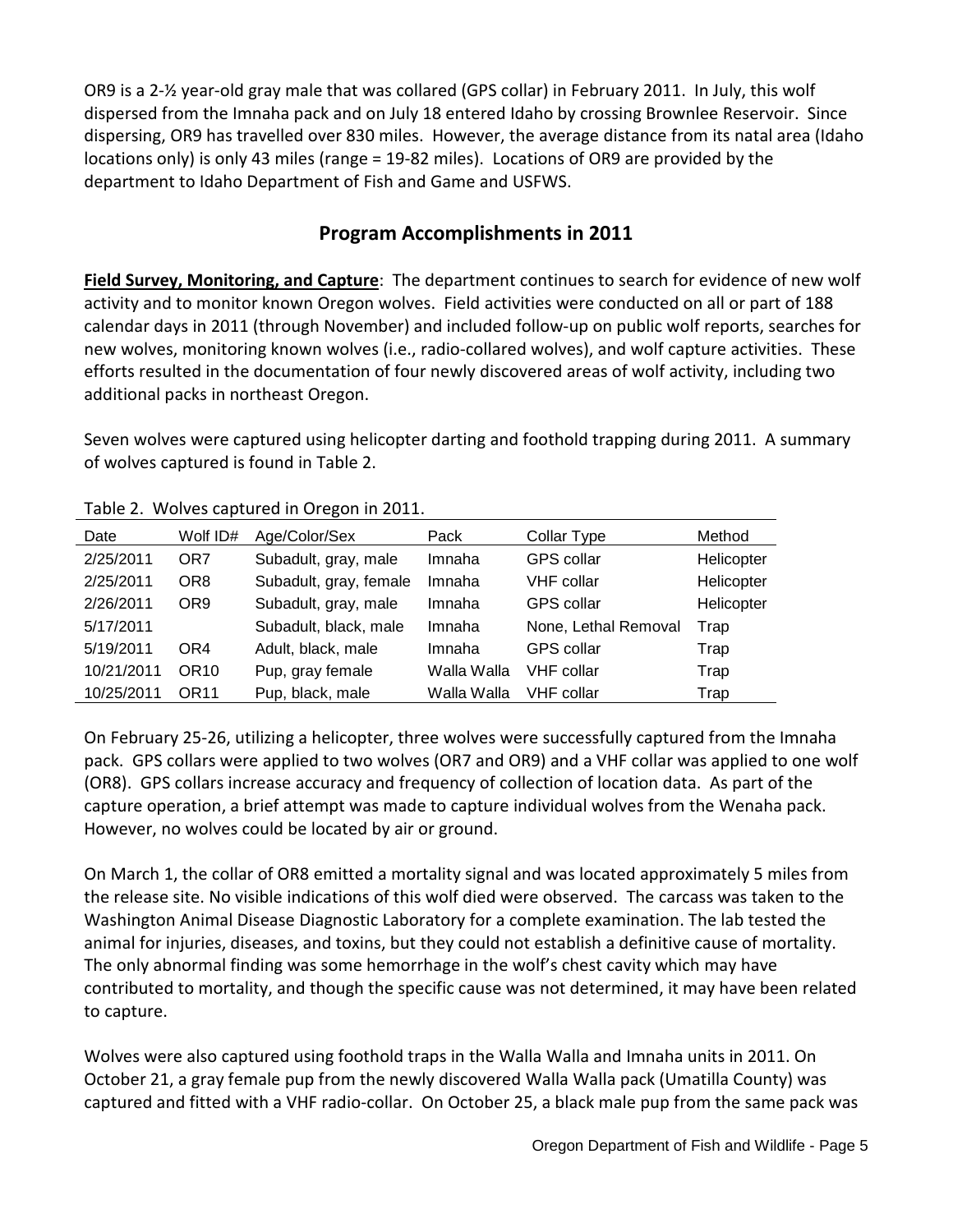also radio-collared (VHF) and released. These are the first wolves of this pack to be radio-collared. Twenty radio-locations were obtained from these collars through November 2011.

Two Imnaha pack wolves were trapped in May 2011. Of these two wolves, one was killed by the department as a result of chronic depredation. The second wolf was the alpha male of the pack, which was fitted with a new GPS collar (his original GPS collar had failed in 2010) and was released.

**Genetic Analysis:** Collection of tissue and scat samples from Oregon wolves for genetic analysis continued during 2011. All samples collected were submitted to the University of Idaho Laboratory for Conservation and Ecological Genetics for analysis. Levels of analysis generally includes species identification (primarily from scat samples), population of genetic origin (i.e., Idaho reintroduced wolves), and parental relationships where possible. Twenty samples were sent for genetic analysis and results to date are contained in Table 3 below.

Table 3. List of samples submitted for analysis to University of Idaho Laboratory for Conservation and Ecological Genetics in 2011.

| Wildlife Unit | When Collected | Sample Origin    | <b>Results</b>         |
|---------------|----------------|------------------|------------------------|
| Imnaha        | February       | OR <sub>7</sub>  | Progeny of OR2 and OR4 |
| Imnaha        | February       | OR <sub>8</sub>  | Progeny of OR2 and OR4 |
| Imnaha        | February       | OR <sub>9</sub>  | Progeny of OR2 and OR4 |
| Imnaha        | May            | Lethal removal   | Progeny of OR2 and OR4 |
| Imnaha        | May            | Lethal removal   | Progeny of OR2 and OR4 |
| Mt Emily      | May            | 1 scat           | Confirmed as wolf      |
| Chesnimnus    | June           | 2 scats          | Confirmed as coyote    |
| Snake River   | October        | 10 scats         | <b>Results Pending</b> |
| Walla Walla   | October        | OR <sub>10</sub> | <b>Results Pending</b> |
| Walla Walla   | October        | OR <sub>11</sub> | <b>Results Pending</b> |

**Data Management:** As the wolf population in Oregon has increased, the amount of location data collected has also increased. For example, the three GPS radio-collars alone yielded 5,046 Oregon location data points in 2011. To improve management of increasing amounts of location data, a new geospatial database was developed which incorporates all wolf location data collected in Oregon into ArcGIS for analysis. The new GIS is useful for tracking wolf distribution and abundance, estimating home ranges, delineating property ownerships, and producing accurate wolf location maps to help with current depredation issues. In addition, to help facilitate data sharing between agencies, the department has now made it possible for USFWS wolf managers to directly incorporate location data into the new database.

In 2011, a new online wolf reporting system was developed in which wolf observations by the public can be directly incorporated into the database and tracked using GIS. Since implementation of this database, a total of 238 public wolf reports (through November 30, 2011) were received by the department, and many of these reports assisted field survey efforts. In one instance, multiple reports received from area hunters led directly to the confirmation of the newly discovered Snake River pack.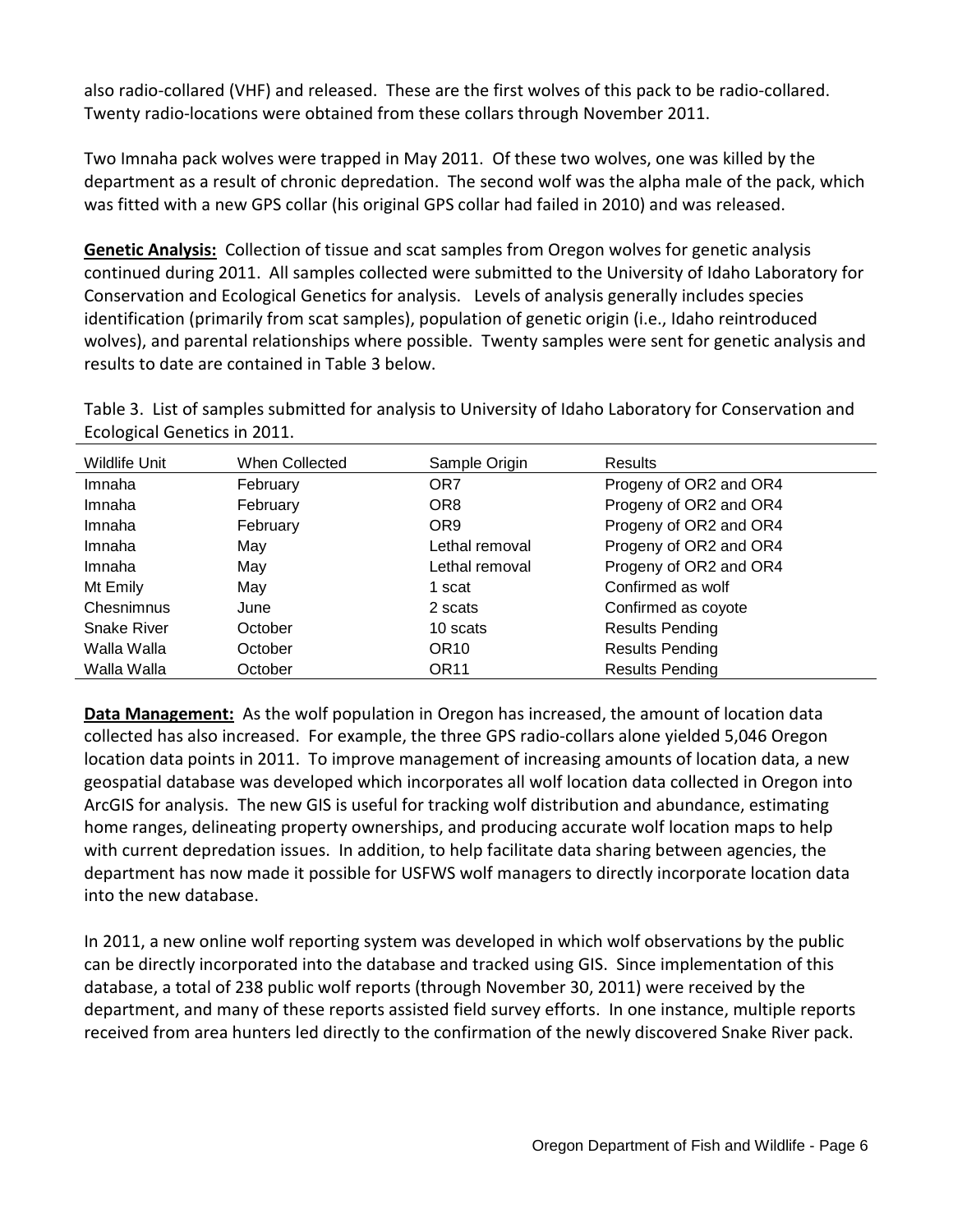**Wolf Information and Education:** There is tremendous public interest in wolves. The department fielded many calls from newspaper, radio and television media over the past year, along with inquiries from stakeholders, formal public records requests, students writing reports on wolves, and comments from members of the public wanting to voice their opinion about wolf management. In one example, a recent Associated Press story about the travels of OR7 was posted on more than 300 web sites, including major national outlets, MSNBC, Yahoo.com and the Washington Post. News sites in England and Australia picked up the story, and media from Italy and Argentina contacted the department for more information.

In response to the increasing public interest in wolf management, the department has developed the following:

- A new and improved wolf web page with maps of all the packs and dispersers like OR7. In the past year, the main wolf web page received more than 13,500 page views, compared to 4,500 for the cougar page and 4,400 for the sage grouse page.
- A new and improved online reporting form for public wolf sightings.
- A livestock loss investigations page with summaries of the department's depredation investigations, so our investigations and findings are as transparent as possible.
- A process to alert stakeholders and interested media to livestock depredation investigations and other wolf developments.
- A monthly wolf program update about program activities with more than 300 subscribers.

**Wildlife District Involvement and Training:** As the known wolf population has increased, responsibilities for the implementation of the OWP has increased for the wildlife districts. On August 29-30, the department conducted a two-day training session to improve implementation of the OWP on a local level. District staff responsibilities include: 1) following up on public wolf reports as necessary, 2) data collection and monitoring within each district, 3) response to wolf depredation complaints, 4) livestock producer assistance, and 5) implementation of strategies to address wolflivestock conflicts.

In 2011, the department began tracking time spent by wildlife district personnel on wolves, and through November, wildlife districts had expended 955 hours conducting wolf management activities. Time spent implementing the wolf plan was not distributed equally as Wallowa and Umatilla personnel expended proportionally more time than other districts due to the presence of established wolves. In those districts, approximately 10% of district time was spent on wolf management activities.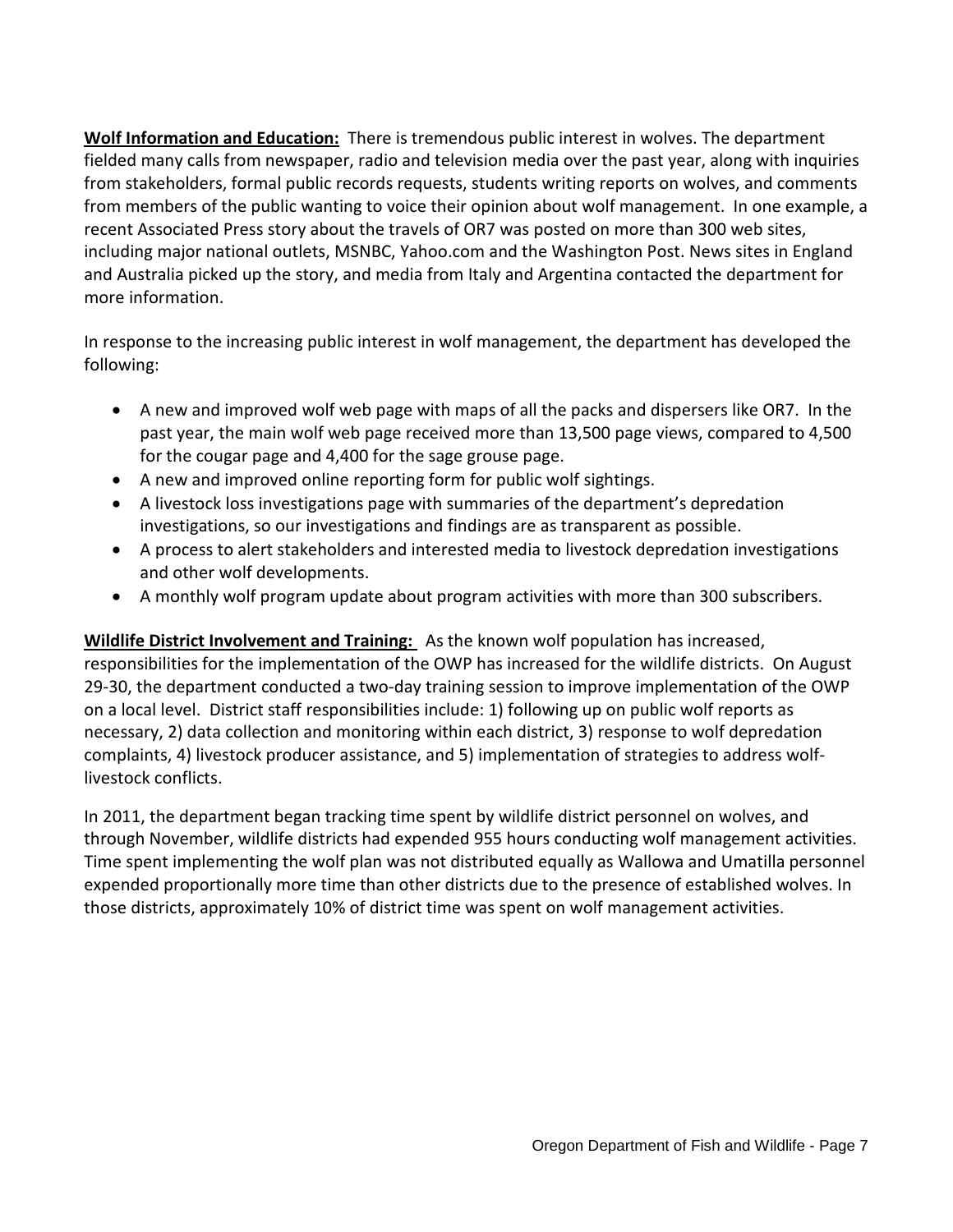**Budget:** During the 2009/11 biennium the wolf management program was funded from a variety of sources. These included federal funds from the State Wildlife Grant (SWG) program, Pitman-Robinson (PR) funds and USFWS grants. Generally these federal funds required state match which came from a combination of Other Fund license dollars and non-game Check-off contributions. Table 4 provides total budget allocations since the 2007/09 biennium.

Table 4. Budget by biennium for the Oregon Department of Fish and Wildlife wolf management program.

|                                | 2007-2009 | 2009-2011 | 2011-2013 |
|--------------------------------|-----------|-----------|-----------|
| <b>Personal Services</b>       | \$194,204 | \$258,191 | \$323,583 |
| <b>Services &amp; Supplies</b> | \$107,573 | \$246,232 | \$284,686 |
| <b>Total</b>                   | \$301,777 | \$504,423 | \$608,269 |

Note: See Attachment A for more detail.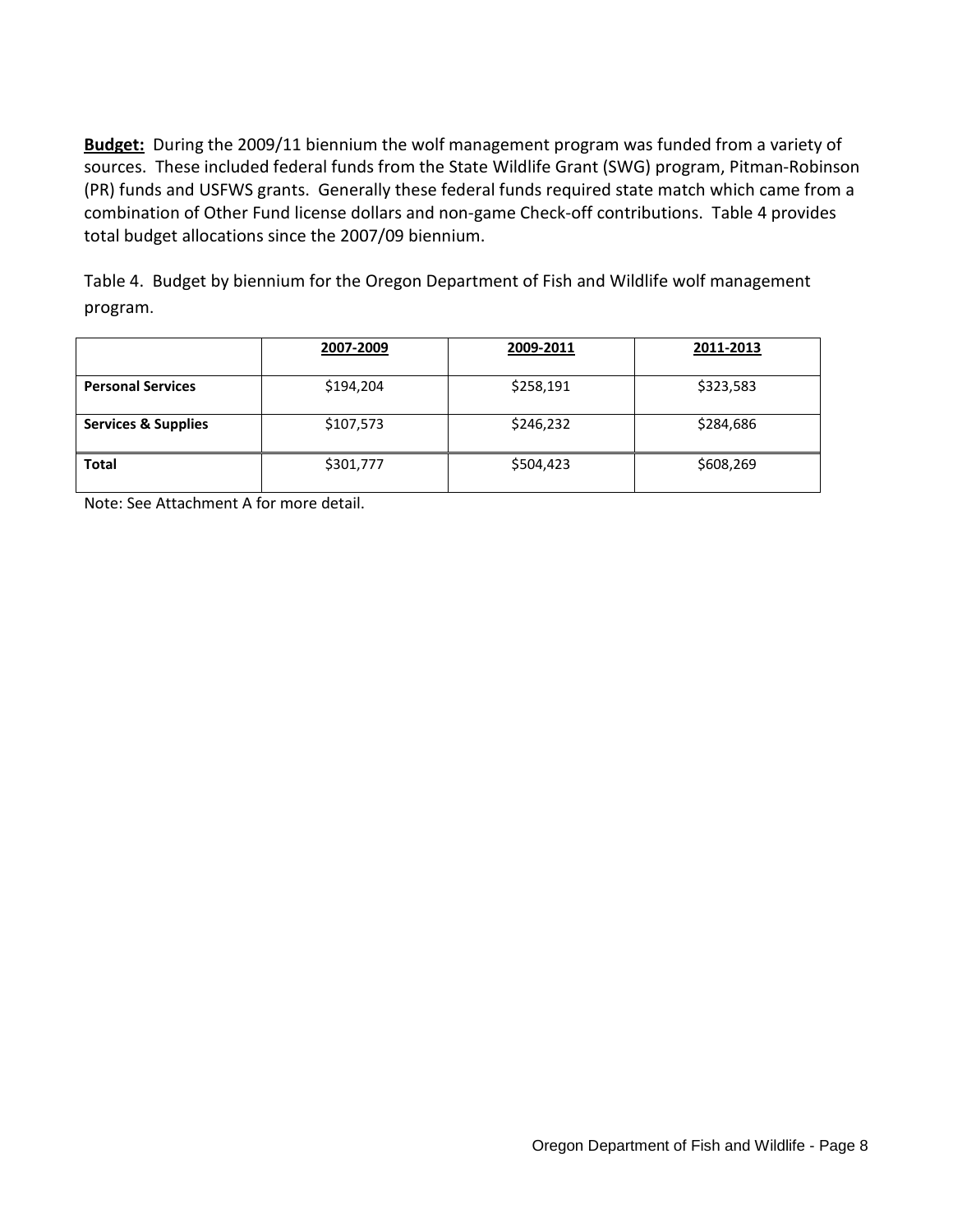## **Issues and Management Challenges in 2011**

**Livestock Depredation**: The first confirmed livestock depredation by the Imnaha pack occurred on May 5, 2010. Since that time, the department has confirmed a total of 17 livestock deaths (through December 15, 2011) and one livestock injury attributed to Imnaha pack members. The latest depredation was confirmed by the department on December 14, 2011 on private land. The USFWS confirmed three additional depredations while the wolves were federally listed, bringing the total to 20 confirmed livestock deaths by the Imnaha pack.

Most wolf management activities were directly or indirectly related to wolf depredation in four broad categories: 1) depredation investigations and findings, 2) livestock producer assistance, 3) implementation of non-lethal/preventative measures, and 4) lethal control actions.

**Depredation Investigations and Findings**: The department participated in 33 depredation investigations thru December 15, 2011 as follows: 26 in Wallowa County, 6 in Umatilla County and 1 in Union County. The investigations resulted in the confirmation of 10 wolf depredations of cattle (all in Wallowa County by the Imnaha pack). A complete table of investigations and findings is contained in Table 5. Due to increased public interest, summaries of each investigation have been posted on the department's wolf web page.

| Date     | <b>ODFW Finding</b> | Animal           | County   | Pack        |
|----------|---------------------|------------------|----------|-------------|
| 5/4/11   | Confirmed           | dead calf        | Wallowa  | Imnaha      |
| 5/17/11  | Confirmed           | dead calf        | Wallowa  | Imnaha      |
| 5/27/11  | Possible/Unk        | dead calf        | Wallowa  | Imnaha      |
| 6/2/11   | Other               | dead calf        | Wallowa  | Imnaha      |
| 6/4/11   | Possible/Unk        | dead cow         | Wallowa  | Imnaha      |
| 6/4/11   | Confirmed           | dead calf        | Wallowa  | Imnaha      |
| 6/6/11   | Possible/Unk        | dead calf        | Wallowa  | No pack     |
| 6/12/11  | Possible/Unk        | Injured          | Wallowa  | Imnaha      |
| 6/15/11  | Possible/Unk        | Dead cow         | Wallowa  | Imnaha      |
| 6/15/11  | Possible/Unk        | dead calf        | Wallowa  | Imnaha      |
| 6/20/11  | Other               | dead calf        | Union    | No pack     |
| 7/5/11   | Possible/Unk        | Dead bull        | Wallowa  | Imnaha      |
| 7/5/11   | Other               | dead calf        | Umatilla | No pack     |
| 7/9/11   | Possible/Unk        | dead calf        | Umatilla | Walla Walla |
| 7/13/11  | Possible/Unk        | dead calf        | Wallowa  | Imnaha      |
| 7/29/11  | Possible/Unk        | dead cow         | Wallowa  | Imnaha      |
| 8/15/11  | Possible/Unk        | dead cow         | Wallowa  | Imnaha      |
| 8/15/11  | Possible/Unk        | Injured cow      | Wallowa  | No pack     |
| 8/29/11  | Possible/Unk        | dead cow         | Umatilla | Walla Walla |
| 9/5/11   | Possible/Unk        | dead calf        | Umatilla | No pack     |
| 9/7/11   | Probable            | dead cow         | Wallowa  | Imnaha      |
| 9/15/11  | Possible/Unk        | dead calf        | Wallowa  | Imnaha      |
| 9/15/11  | Other               | dead cow         | Wallowa  | Imnaha      |
| 9/22/11  | Confirmed           | dead calf        | Wallowa  | Imnaha      |
| 9/23/11  | Other               | dead calf        | Wallowa  | Imnaha      |
| 10/8/11  | Confirmed           | dead calf        | Wallowa  | Imnaha      |
| 10/25/11 | Confirmed           | injured cow      | Wallowa  | Imnaha      |
| 11/7/11  | Possible/Unk        | dead calf        | Umatilla | No pack     |
| 11/8/11  | Possible/Unk        | injured cow/calf | Umatilla | Walla Walla |
| 11/26/11 | Confirmed           | dead cow         | Wallowa  | Imnaha      |
| 11/26/11 | Confirmed           | dead cow         | Wallowa  | Imnaha      |
| 12/11/11 | Confirmed           | dead cow         | Wallowa  | Imnaha      |
| 12/14/11 | Confirmed           | dead cow         | Wallowa  | Imnaha      |

Table 5.Summary of ODFW Wolf Depredation Investigations and Findings during 2011.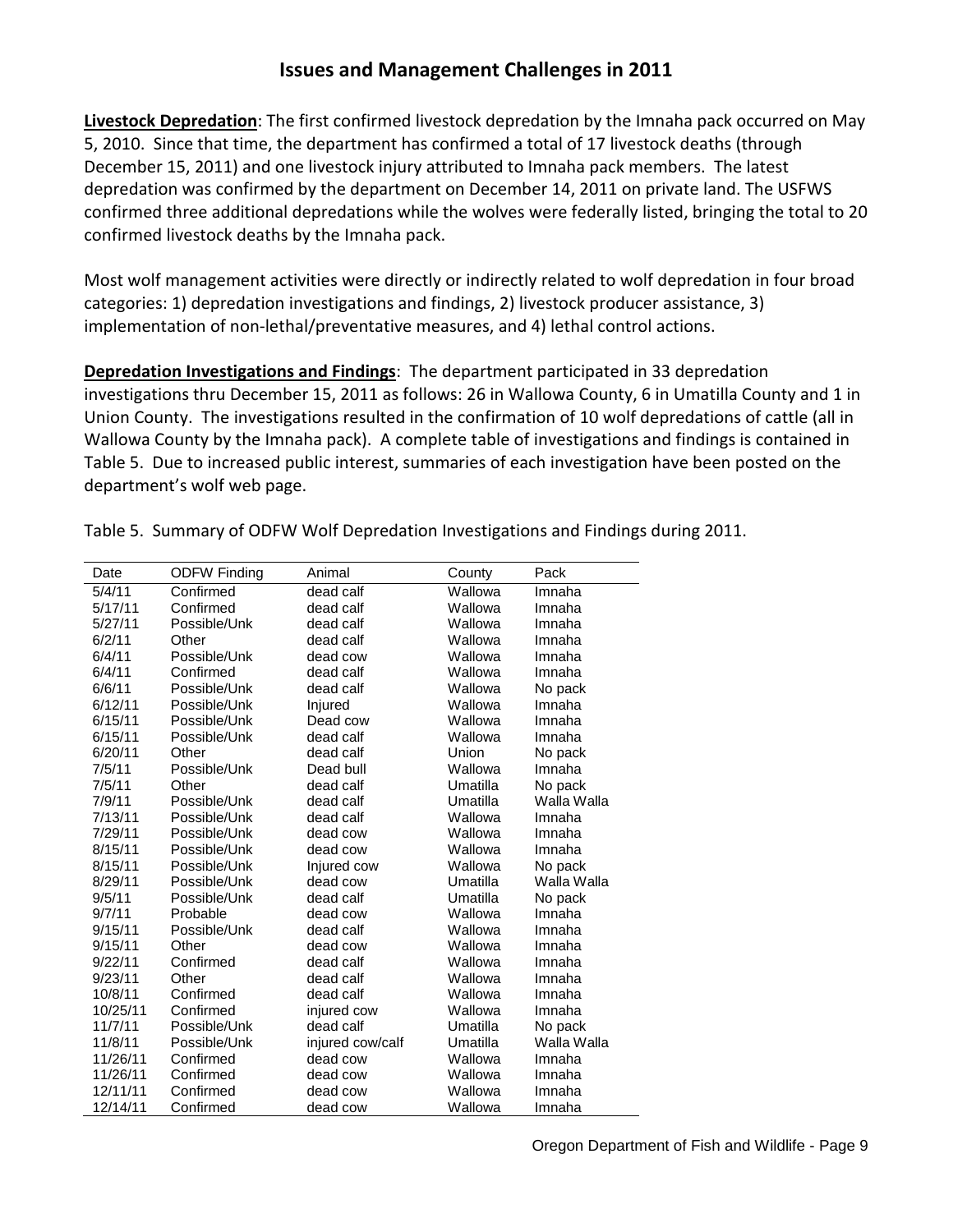**Livestock Producer Assistance:** In response to chronic wolf depredation of livestock in Wallowa County by the Imnaha pack, the department produces a weekly map showing wolf location data that can be viewed by area livestock producers. In addition, livestock producers are texted on the whereabouts of collared Imnaha pack wolves in relation to their livestock. In 2011 (April through November), 4,181 text messages were sent to area landowners on a nearly daily basis. In October, in response to the growing depredation problem, the department received a request to increase the frequency of daily text messages (to twice daily) when the wolves are known to be in the area of livestock. The department agreed to this request, but will text less frequently when wolves are in areas without livestock. In November, 1,023 texts were sent to area producers. It is undetermined if frequent texting has helped prevent depredation. However, it has clearly been received favorably by most livestock producers who receive these messages.

**Implementation of Non-lethal/Preventative Measures**: Both the department and area livestock producers implemented preventative and non-lethal control measures to minimize livestock depredation. Actions taken in 2011 associated with the Imnaha pack include deployment of fladry (electrified fencing/flagging known to deter wolves), harassment, bone pile and carcass removal, radioactivated guard devices (which emit a noise to deter a collared wolf when it comes near), issuance of radio receivers to area producers, employment of range riders, increased monitoring, and reported changes in husbandry practices (primarily pasture use, stocking numbers, rotation changes, and night feeding) by several producers. A summary of non-lethal/preventative measures taken in Wallowa County is included in Attachment B.

It is important to note that there are no known non-lethal or preventative measures that provide absolute protection against wolf depredation. Deployment of specific measures such as fladry and radio-activated guard devices may be effective for short periods of time and in certain locations. In the area of the Imnaha pack, livestock are widely dispersed during the summer grazing season and these tools are generally not effective.

**Lethal Control Actions:** In 2011, two types of lethal control were employed in response to continuing Imnaha pack depredations of livestock: 1) issuance of Caught-In-The-Act permits, and 2) lethal removal to deal with chronic depredation.

**Caught-In-The-Act Permits:** Oregon Administrative Rule (OAR 635110-0010(5)) authorizes the department to issue permits to area livestock producers (and their agents) to lethally take a wolf that is found in the act of attacking livestock. The OAR defines the act of attacking as "biting, wounding, or killing" and these permits may be issued to livestock producers under specific conditions and reporting requirements. In 2011, a total of 31 Caught-In-the-Act permits were issued to producers in the area of the Imnaha pack. To date, no wolves have been taken under these permits.

**Lethal Removal By The Department:** The OWP states that, "In situations where chronic losses are occurring, lethal control actions may be employed to minimize livestock losses regardless of the wolf population status." OAR 635-110-0010(6)) authorizes lethal removal of wolves to address chronic depredation if the department (among other requirements):

- Confirms two depredations by wolves on livestock in the area; or
- Confirms one depredation followed by three attempted depredations (testing or stalking).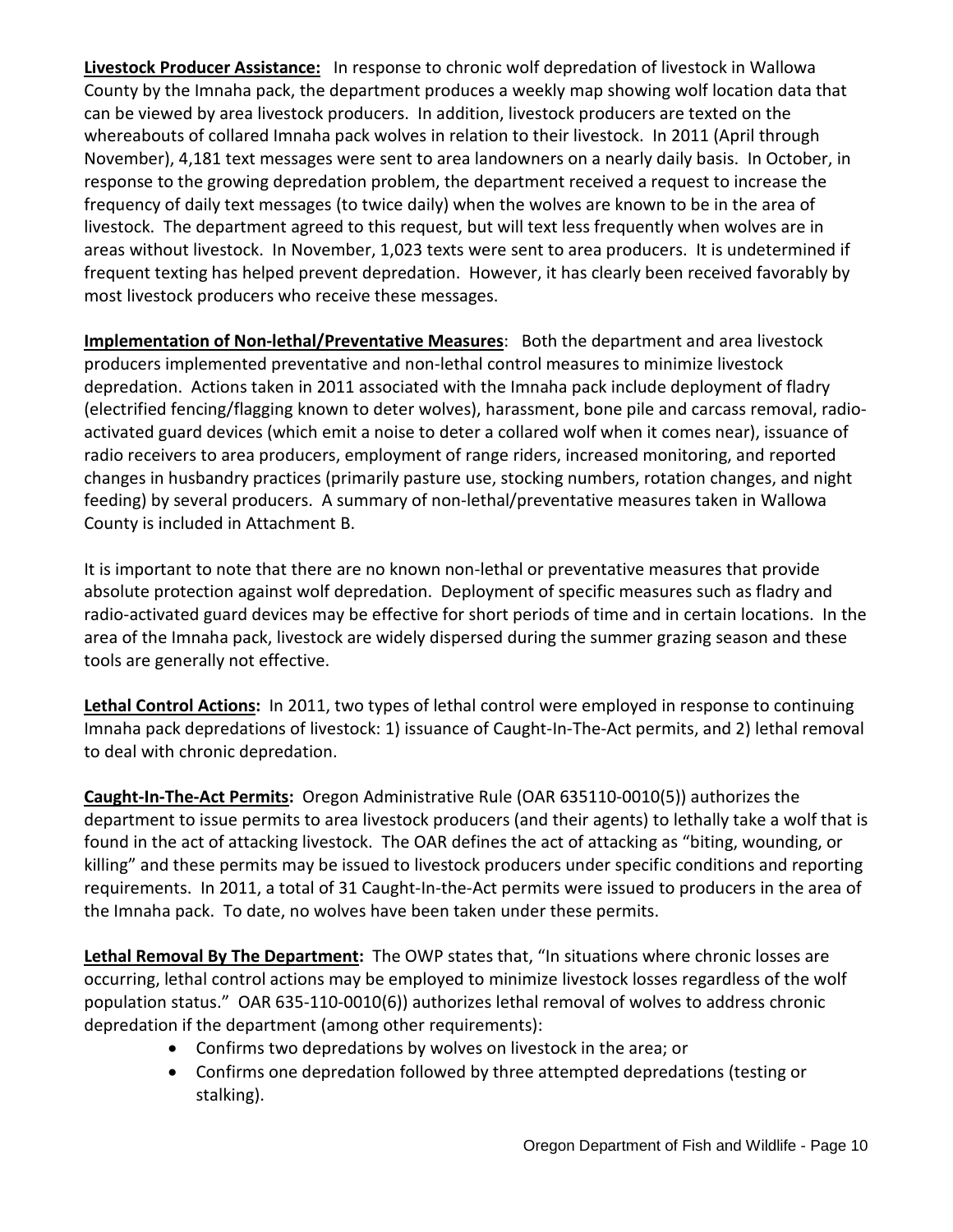The Imnaha pack met the criteria for chronic depredation status in spring 2010 and lethal removal was initiated at that time. Lethal removal efforts were terminated in August 2010 with the federal relisting of wolves and no wolves were removed.

Lethal removal efforts were again initiated on May 5, 2011, soon after federal delisting. On May 17-18, two young uncollared wolves were killed by the department as a result of that effort. After an additional depredation was confirmed on June 4, 2011, the department unsuccessfully attempted to remove a third wolf. However, the Imnaha pack moved out of the private land area where the depredations occurred before this third wolf could be removed. The department again initiated lethal removal efforts on September 24, 2011, two days after another depredation from the Imnaha pack was confirmed. This lethal removal effort targeted the alpha male and a yearling. No wolves were removed as a result of this effort and lethal removal efforts were suspended on October 5, 2011 when a stay was issued by the Oregon Court of Appeals pending resolution of litigation challenging the Commission's authority to authorize the killing of listed wolves under the Commission's "chronic depredation" take rules.

The most recent lethal control decision by the department was based on the continuation of the incremental control efforts which began in June 2010 and in response to continuing chronic depredation by the Imnaha pack. The decision to lethally remove the alpha male and the remaining un-collared yearling was an attempt to remove wolves that the department had evidence were present at the scene of the most recent depredation, while preserving the female and the pup.

The department believes a chronic livestock depredation pattern has been established by the Imnaha pack. Altogether a total of 20 livestock deaths have occurred as a result of wolf depredation in the last 18 months by the Imnaha pack. There is every indication that the Imnaha pack will continue to prey on livestock in this part of the Wallowa Valley. While non-lethal control techniques may have limited effectiveness, it is unlikely these techniques will eliminate the depredation risk to livestock from this pack.

The situation in Oregon is similar to other states within the Northern Rocky Mountain (NRM) area. Lethal control of depredating wolves has been conducted in Montana, Idaho, and Wyoming every year since 1996. From 1996 through 1999, while NRM wolf populations were relatively low, the USFWS annually removed from 3 to 14 percent of the previous year's estimated population in response to livestock depredation. Even at that level of agency-caused mortality, abundance and distribution of wolves continued to increase, with the population increasing from 152 to 337 wolves, and number of breeding pairs increasing from 14 to 24. In 2008, the last full year of protection under the federal ESA, 21 packs (approximately 9% of the known packs) of NRM wolves were lethally removed in their entirety as a result of repeated depredations of livestock. During that same year, 264 individual wolves (14% of total population) were lethally removed from the NRM population in response to depredations. Over the course of use of lethal control in the NRM, this wolf population increased from approximately 100 in 1995 to approximately 1,600 in 2010.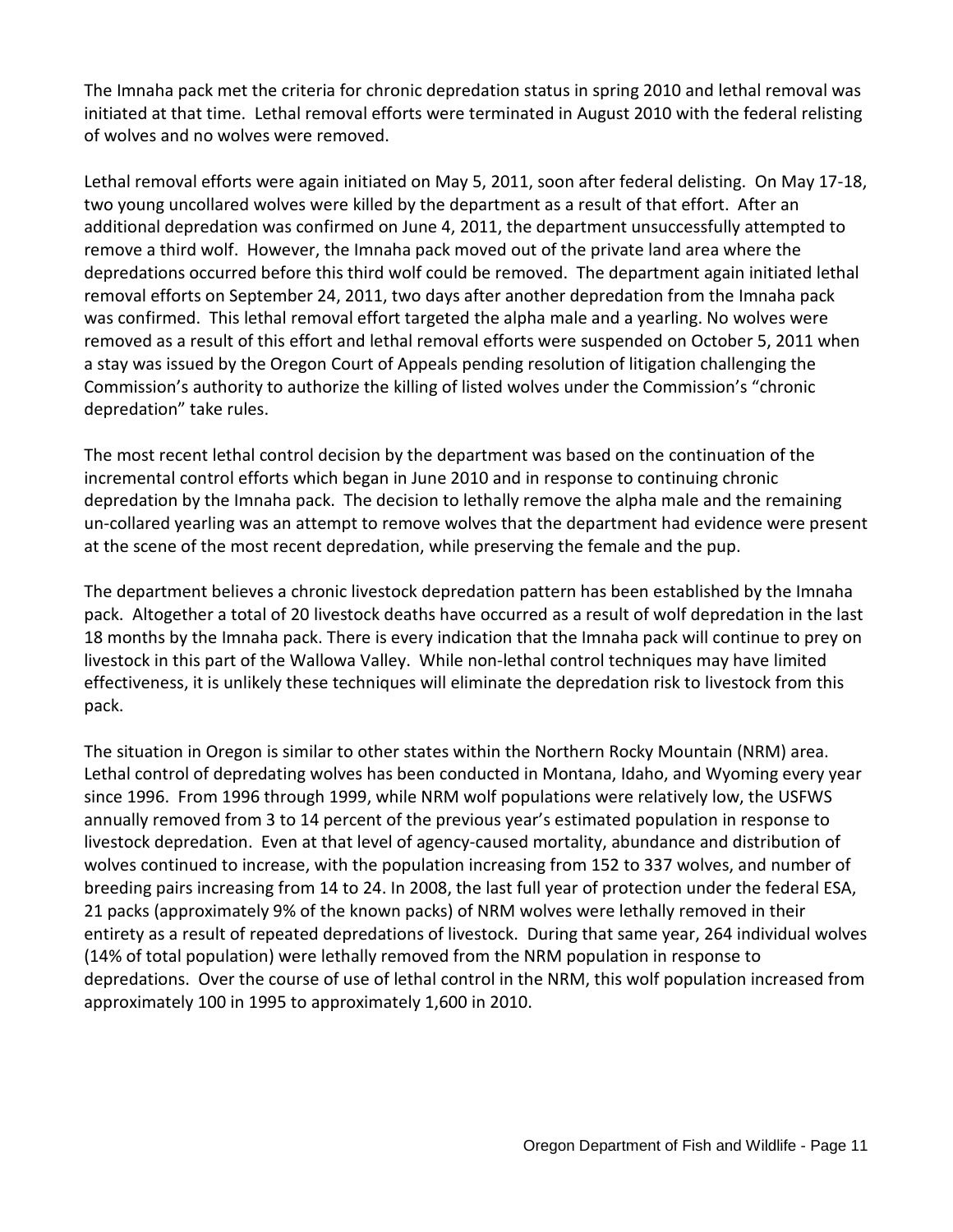# **Depredation Investigation Procedures**

The OWP and associated OARs state that the department is responsible for investigating potential wolf depredation of livestock in Oregon. Accurately investigating potential depredations by wolves is an important goal for the department. Consequences of a confirmed depredation finding include: 1) department responsibility to help prevent future depredations, 2) determining appropriate non-lethal tools, 3) payment for losses, and 4) potential lethal control if depredation is chronic.

Since 2009, the department has investigated numerous potential livestock depredations by wolves and while some have resulted in "confirmed" determinations, many have not. Frequently, the department's determination has differed with other agency determinations (e.g., Wildlife Services, County Sheriff) and is often different from the determination made by the affected livestock producer. This has resulted in a complex and difficult situation for the department and has negatively affected relationships with some livestock producers.

Response to reports of potential livestock depredations by wolves is a priority for the department. Each scene is investigated using a consistent and objective approach. All investigations are performed using evidence-based procedures for making determinations of wolf depredation. This includes examination, documentation, and collection of evidence that is present. The purpose of an investigation is to determine if wolves injured or killed livestock. The procedure for investigating potential livestock depredations by wolves can be found in Attachment C.

**Following the Field Investigation – The Finding or Determination:** The ODFW Livestock Depredation Summary Finding Form (Attachment D) is the document which officially states the department's finding of a depredation incident. The primary investigator summarizes, by category question, pertinent information relative to the investigation. It consists of objectively interpreted data which have been collected and recorded on the ODFW Livestock Depredation Investigation Form (e.g., "*the bite marks were not pre-mortem and therefore indicative of scavenging*").

The department evaluates each preliminary determination, summary information, and supporting evidence for every investigation. Final approval of the determination is based on the following:

- o Was enough evidence or information collected and presented to make an accurate determination?
- o Is the evidence presented on the field form and the photographs consistent with the determination?
- o Was the information interpreted in a manner consistent with other investigations?
- o Are the determination, summary finding information, and supporting evidence defensible?

The department makes every attempt to complete an investigation (which includes an official determination) as soon as possible following an investigation. In addition, the department attempts to notify the affected livestock producer of the official department determination within 24 hours of the investigation. Generally this is done by the primary investigator.

In October 2011, the department implemented new procedures for incorporating third-party information into its investigation procedures. Third-party information is described as any information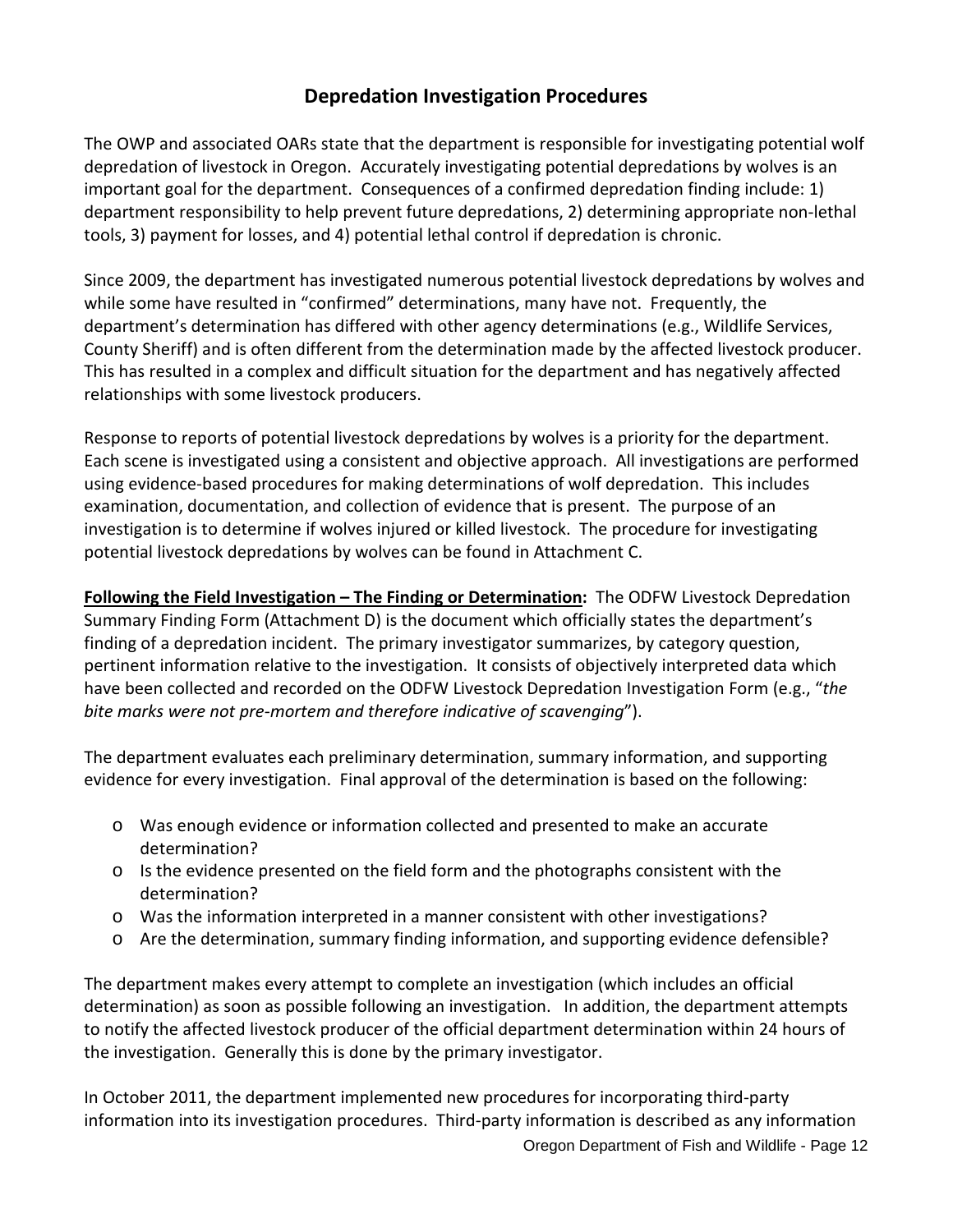relevant to a particular livestock loss investigation where that information may include an interpretation of any evidence collected from or observed at the investigation site. This information will be considered based on its contribution to a better understanding the cause of death of a domestic animal. All third-party information will be acknowledged in a department investigation report or by addendum if the report has been completed.

**Note**: Information gained after the initial investigation may be used to re-evaluate an investigation finding. ODFW may change the finding based on how new information affects the knowledge of the original investigation. For example, if new information supports that wolves were in the investigation area and the initial determination was "Possible/Unknown," it may be possible, depending on the entire set of evidence available, to change the determination to "Probable."

## **Depredation Review Panel – Findings and Recommendations**

The department has always acknowledged that wolves have the ability to impact livestock producers. Now with the advent of the Wolf Compensation fund established by the Oregon Legislature, there is even more interest in the outcomes of these investigations. In recognition of this interest and the large number of investigations conducted in 2011, the department initiated an internal review of the investigation process. On August 11, 2011, the department convened a panel to review recent investigations of suspected wolf depredation in Oregon. The 7-member review panel consisted of wildlife professionals from Oregon, Idaho, and Washington and the purpose of the review was for panel members to discuss and provide feedback regarding the department's wolf depredation investigation process. A complete report of the review panel is contained in Attachment E.

Findings from the panel are summarized as follows:

- Panel members concluded that ODFW is thorough in their collection of available evidence during each investigation.
- ODFW investigations were conducted at a high standard and determinations made were consistent with the evidence collected.
- The difference between the conclusions of ODFW and WS was problematic for the Panel and it was recommended that ODFW leadership and WS work to address the issue.
- Even if no evidence of depredation by wolves is found, department investigators should consider collecting biological samples and attempt to determine the cause of livestock injury or mortality.
- ODFW should modify the depredation classification system to make the final determination more consistent with the available evidence.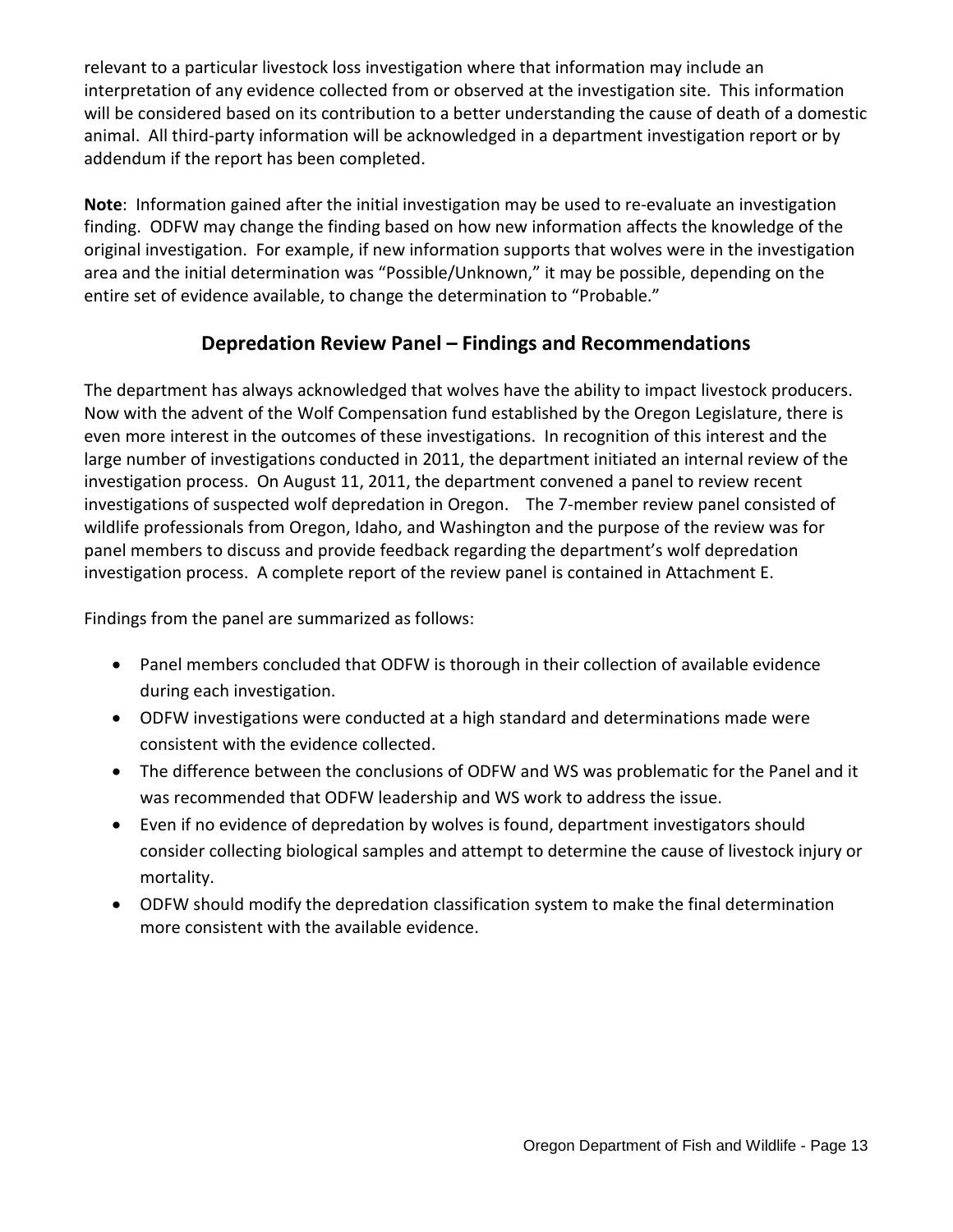# **Expectations for 2012**

**Increase Monitoring and Surveys For Wolves**: It is expected that survey efforts for wolves in 2012 will increase in proportion to the increasing number of public wolf reports received by the department. In addition, the increasing wolf population should increase the likelihood of documenting four breeding pairs of wolves in eastern Oregon in 2012. If this occurs, it would mark the first year toward meeting the Phase 1 conservation objectives as defined in the OWP (i.e., four breeding pairs for three consecutive years). Future delisting is an important goal of the OWP and increased monitoring will be necessary in 2012 to effectively monitor the breeding status of Oregon wolves.

**Continue to Address Questions and Issues**: Questions have been raised by some regarding the categories used by the department (i.e., what constitutes a "probable" or "possible/unknown" determination) during a livestock loss investigation. In addition, the internal review panel also raised questions about the categories during investigations. The department will conduct a review of these categories in 2012.

**Continue Non-Lethal and Preventative Efforts**: Staff continues to prepare for additional livestock depredations by wolves in Oregon. With an increasing probability of depredation by wolves outside of Wallowa County, it will be important to prepare for increasing demand for non-lethal and preventative measures. Primary focus will be made on the following tasks:

- Continue with ongoing non-lethal and preventative measures in Wallowa County.
- Thoroughly evaluate effectiveness of all measures used to date and use findings to guide future non-lethal and preventative activities and expenditures.
- Continue to purchase non-lethal and preventative supplies so that they are available if needed. Also, we will continue to work with other non-governmental organizations to assist with this effort.
- Use opportunities to encourage and implement new non-lethal and preventative measures in Oregon.

**Implementation of Oregon Department of Agriculture Compensation Program**: During fall 2011, the Oregon Department of Agriculture initiated a process to develop OARs which will guide the implementation of the new wolf depredation compensation and financial assistance grant program. It is expected that the department will be asked to assist with implementation of these rules through identification of areas of known wolf activity. In addition, the department will continue to provide the results of livestock loss investigations in Oregon per the OWP and in accordance with HB 3560.

**Develop a Disease-Testing Protocol**: Per the October 2010 updated Wolf Plan, the department will develop a wolf disease-testing protocol for Oregon which identifies the scope and frequency of testing, specific diseases to test and monitor, and actions taken if detected.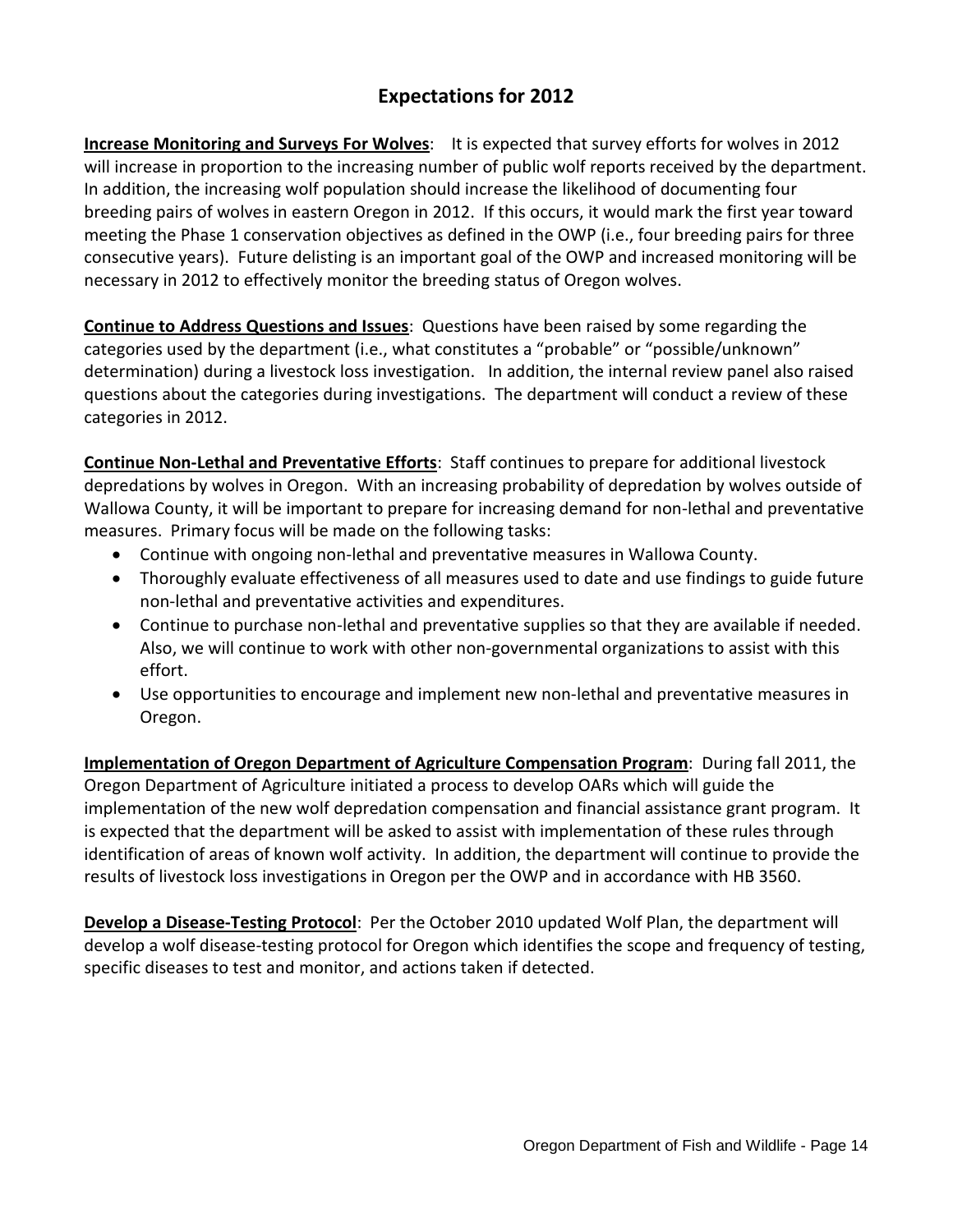#### **Attachment A**

| <b>Wolf Program Budget Details</b>               |           |                                                  |                    |                                |                     |
|--------------------------------------------------|-----------|--------------------------------------------------|--------------------|--------------------------------|---------------------|
| 07-09 Allocation                                 |           | <b>Total Allocation Breakdown</b>                |                    |                                |                     |
|                                                  |           | <b>Personal Services Services &amp; Supplies</b> | <b>OF-License</b>  | OOF-Nongame<br><b>Checkoff</b> | <b>Federal Fund</b> |
| State Funds                                      |           |                                                  |                    |                                |                     |
| Grande Ronde NonGame Tax Check-off               | \$32,604  |                                                  |                    | \$32,604                       |                     |
| <b>Grant Funds</b>                               |           |                                                  |                    |                                |                     |
| SWG- Eastern Oregon Wolf                         |           | \$6,300                                          |                    |                                | \$6,300             |
| SWG-State Wolf Management Planning*              |           | \$10,322                                         |                    |                                | \$10,322            |
| <b>SWG-State Wolf Management Implementation*</b> | \$13,460  | \$21,951                                         |                    |                                | \$35,411            |
| SWG- Implementation of Wolf Plan and OCS         | \$148,140 | \$69,000                                         |                    | \$142,982                      | \$74,158            |
| Total                                            | \$194,204 | \$107,573                                        | \$0                | \$175,586                      | \$126,191           |
| (*Match from above NonGame Tax Check-off)        |           |                                                  | <b>Grand Total</b> | \$301,777                      |                     |
| Actual Expenditures: \$299,695                   |           |                                                  |                    |                                |                     |

| 09-11 Allocation                         | <b>Total Allocation Breakdown</b>                |           |                    |                                      |                     |
|------------------------------------------|--------------------------------------------------|-----------|--------------------|--------------------------------------|---------------------|
|                                          | <b>Personal Services Services &amp; Supplies</b> |           |                    | OOF-Nongame                          |                     |
|                                          |                                                  |           | OF-License         | <b>Checkoff</b>                      | <b>Federal Fund</b> |
| <b>Grant Funds</b>                       |                                                  |           |                    |                                      |                     |
| USFWS-Wolf Management Support            |                                                  | \$18,153  |                    |                                      | \$18,153            |
| USFWS-Wolf Livestock Demonstration       |                                                  | \$24,460  | \$12,230           |                                      | \$12,230            |
| SWG- Implementation of Wolf Plan and OCS | \$191,208                                        | \$165,542 |                    | \$178,375                            | \$178,375           |
| <b>PR-Assistant Wolf Coordinator</b>     | \$66,983                                         | \$38,077  | \$32,214           |                                      | \$72,846            |
| Total                                    | \$258,191                                        | \$246,232 | \$44,444           | \$178,375                            | \$281,604           |
|                                          |                                                  |           | <b>Grand Total</b> | \$504.423                            |                     |
|                                          |                                                  |           |                    | <b>Actual Expenditures: \$434329</b> |                     |

| 11-13 Allocation                           | <b>Current Allocation Breakdown</b>              |           |                    |                                |                     |
|--------------------------------------------|--------------------------------------------------|-----------|--------------------|--------------------------------|---------------------|
|                                            | <b>Personal Services Services &amp; Supplies</b> |           | OF-License         | OOF-Nongame<br><b>Checkoff</b> | <b>Federal Fund</b> |
| Grant Funds                                |                                                  |           |                    |                                |                     |
| USFWS-Wolf Management Support              |                                                  | \$20,000  |                    |                                | \$20,000            |
| <b>USFWS- Wolf Livestock Demonstration</b> |                                                  | \$5,686   | \$2,843            |                                | \$2,843             |
| SWG- Implementation of Wolf Plan and OCS   | \$189,617                                        | \$177,000 |                    | \$128,316                      | \$238,301           |
| <b>PR- Assistant Wolf Coordinator</b>      | \$133,966                                        | \$82,000  | \$53,992           |                                | \$161,974           |
| <b>Total</b>                               | \$323,583                                        | \$284,686 | \$56,835           | \$128,316                      | \$423,118           |
|                                            |                                                  |           | <b>Grand Total</b> | \$608,269                      |                     |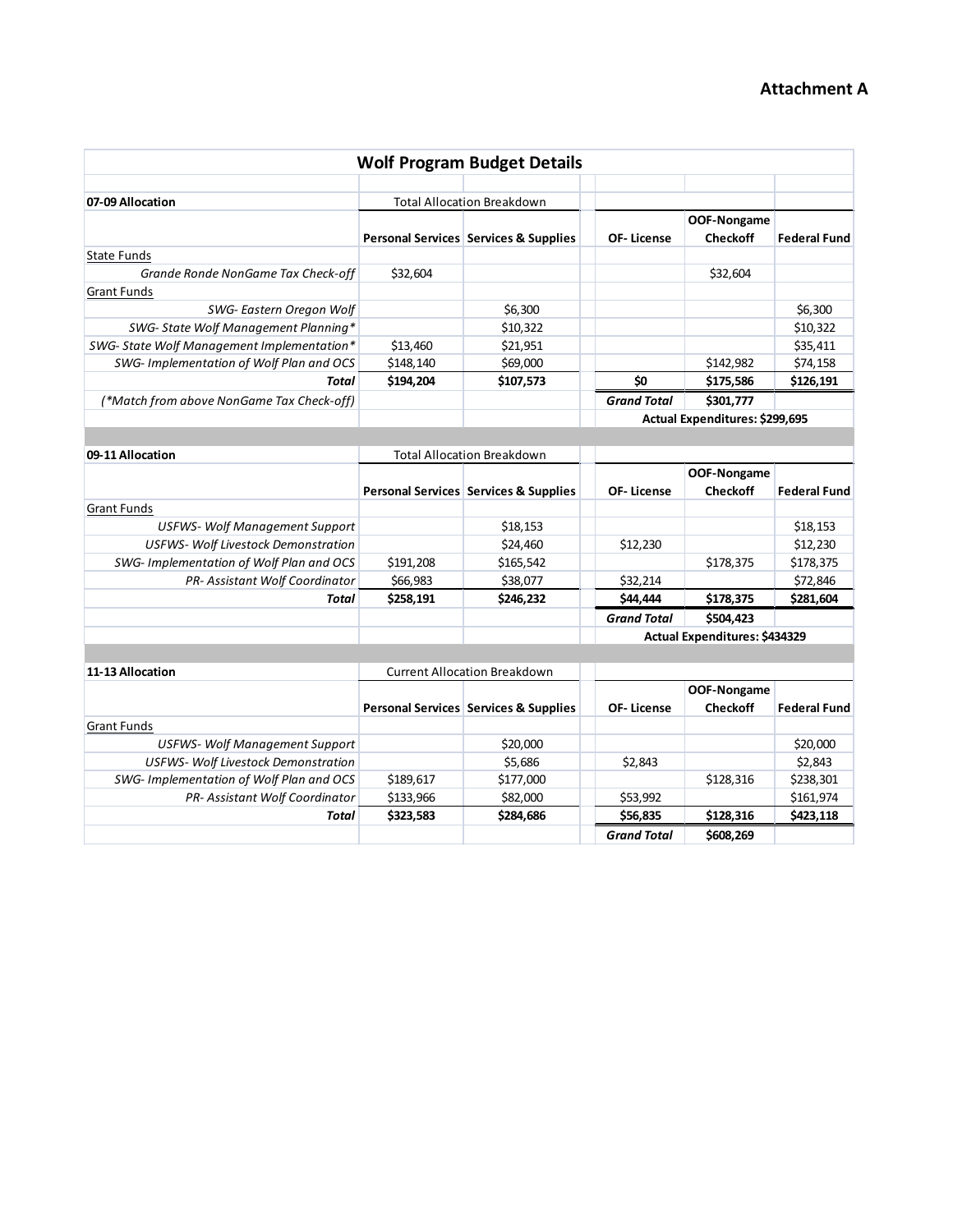# **Summary of preventive and non-lethal actions by ODFW, USFWS, USDA-WS, and area landowners in response to depredation and wolf activity in the Upper Wallowa Valley (Imnaha pack) since March 2010.**

**1. Hazing/Harassment:** During the period both non-injurious harassment (livestock producers scaring wolves away from livestock) and non-lethal injurious harassment methods (targeted harassment by ODFW and by permit) were used to discourage wolves from the area. In 2011, twenty-three harassment permits were issued to area livestock producers.

**2. Bone pile Removal:** ODFW completed four cooperative projects with area landowners to clean up five livestock bone piles during the period. The bone piles were identified as attractants and confirmed as such by repeated wolf use of the sites prior to cleanup. In addition, area livestock producers have removed dead livestock carcasses throughout the period to reduce attractants to wolves in private land areas.

**3. Radio-Activated Guard Devices:** ODFW installed radio-activated guard (RAG) devices during spring months of 2010 and 2011. These devices are designed to discourage wolf use by detecting radiocollared wolves and emitting sounds and light to scare wolves away. They are primarily effective in small areas or areas of confined livestock. They are not useful for dispersed rangeland grazing situations.

**4. Range Rider:** The purpose of a range rider is to help reduce or eliminate wolf depredation by increasing human presence in situations where wolves are in close proximity to livestock. Both ODFW and Defenders of Wildlife initiated cooperative range rider projects with landowners grazing livestock in the area of the Imnaha pack during 2010 and 2011. The rider uses a radio receiver and the frequencies of VHF collared wolves as well as the latest locations of wolves with GPS collars provided by ODFW to help determine areas to work on a daily basis.

**5. Fladry:** In February 2011, a cooperative fladry project was initiated between the USFWS and Wallowa Resources (and later, ODFW) to erect fladry around susceptible calving pastures in an effort to prevent depredation. Fladry is electrified wire with attached flagging and has been shown to be an effective short-duration tool in the prevention of wolf depredation. However, because of the amount of area with livestock in the upper Wallowa Valley, only select pens/pastures could be effectively protected. Furthermore, as livestock moved from calving areas to spring pastures, the usefulness of fladry was reduced. From February through April 2011, approximately 11 miles of fladry were installed on 10 properties.

**6. Radio Receivers:** Five radio receivers were issued to area landowners to detect radio collared wolves. In February 2011, following the capture and radio-collaring of new members of the pack, ODFW issued new frequencies and reprogrammed their radio receivers. The receivers are an additional tool for livestock producers to maintain vigilance when collared wolves are nearby.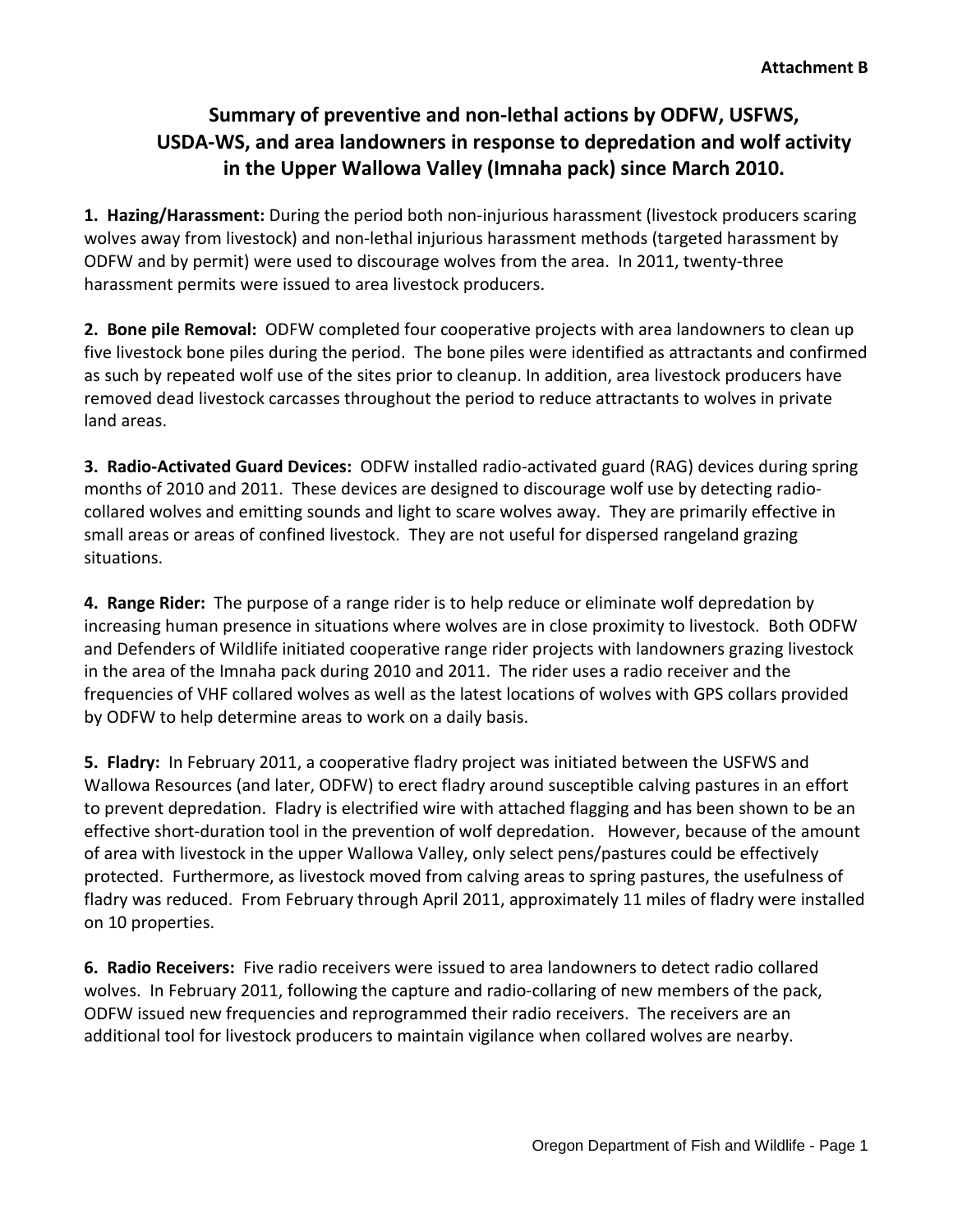**7. Agency Monitoring/Livestock Producer Contacts:** In 2010, ODFW maintained a monitoring technician on an as-needed basis to specifically monitor the Imnaha pack. Three of the radio collars installed on wolves in 2011 were GPS collars which allow ODFW to receive daily location information of the wolves. ODFW initiated a daily texting program to inform livestock producers on the whereabouts of the Imnaha pack wolves in relation to their livestock. In addition, ODFW has produced a weekly map showing wolf location data that can be viewed by livestock producers.

**8. Husbandry Practices:** Several landowners in the area of the Imnaha pack have reportedly changed grazing practices solely as a method to reduce depredation. Practices include delayed calf turnout, pasture shifts to avoid areas of wolf use, mixing yearlings with cow/calf pairs, and concentrating livestock into pastures with frequent rotation of pastures.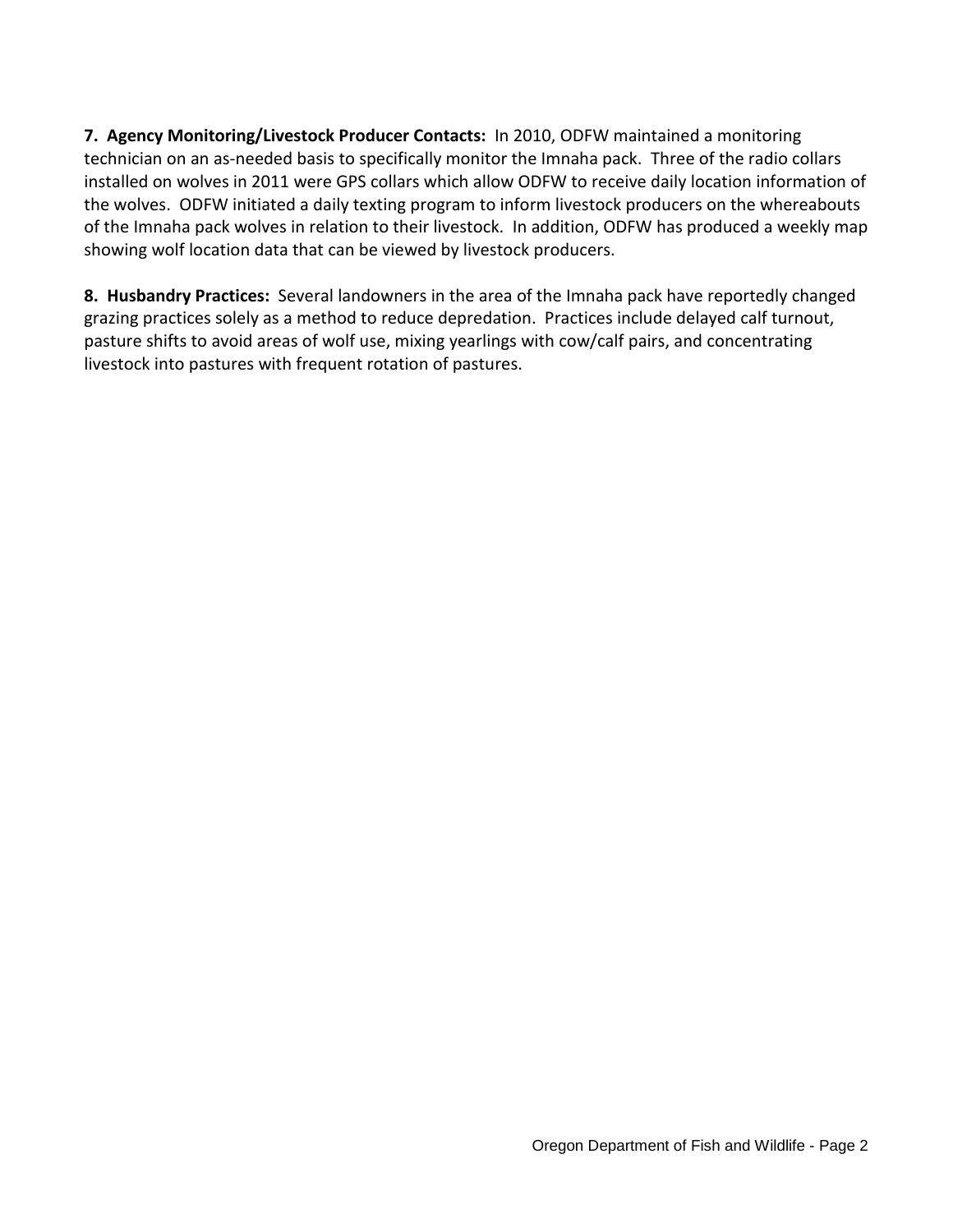## **Wolf-Livestock Depredation Investigation Procedures and Expectations**

#### **(Note: The following is adapted from the August 29-30 ODFW Wolf Management Training Manual)**

When wolf depredation is suspected, ODFW is charged (by Wolf Plan and OAR) with making a determination of finding. ODFW will conduct wolf-livestock depredation investigations in a prompt, professional and objective manner. The purpose of a wolf depredation investigation is to determine if wolves injured or killed livestock.

Confirmation of wolf depredation is done by answering two basic questions as follows:

#### **Criteria #1. Is there reasonable physical evidence which shows that an animal was actually attacked and/or killed by a predator?**

- o Pre-mortem bite wounds (showing subcutaneous hemorrhage and tissue damage)
- o Other evidence of an attack can be a clearly identified predation scene (hair plume, blood sprayed from wounds, etc.).
- o There may be nearby remains of other dead or injured animals for which there is still sufficient evidence to confirm wolf predation allowing reasonable inference of confirmed wolf predation on the animal that has been largely consumed.

#### **Criteria #2. If the animal was attacked by a predator, is there evidence that the predator was wolf?**

- o Bite marks location on body, canine spacing.
- o Other confirmed wolf depredations in area.
- o Chase or attack scene which can be identified as wolf-caused.
- o Evidence of other predators at the scene should be considered.
- o Evidence which shows wolves were present at the predation site or in the area at the time of the animal(s) death or injury (telemetry, monitoring data, fresh tracks, scat, etc) should be considered but is not, by itself confirmatory.

If the evidence available cannot lead to a confirmation, ODFW must categorize the incident into one of three categories; probable, possible/unknown, or other. Additional information considered to help classify a determination finding.

- o When was the last time the livestock was checked?
- o Is there any information (non-data) that indicate wolves may be present (reported sightings, howling, or tracks)?
- o Any indication regarding the condition and behavior of other livestock in area?
- o Other missing livestock?
- o Feeding pattern on a carcass which is not totally consumed.
- o Other information type and size of animal killed or injured, information about the area and other predators which may be present.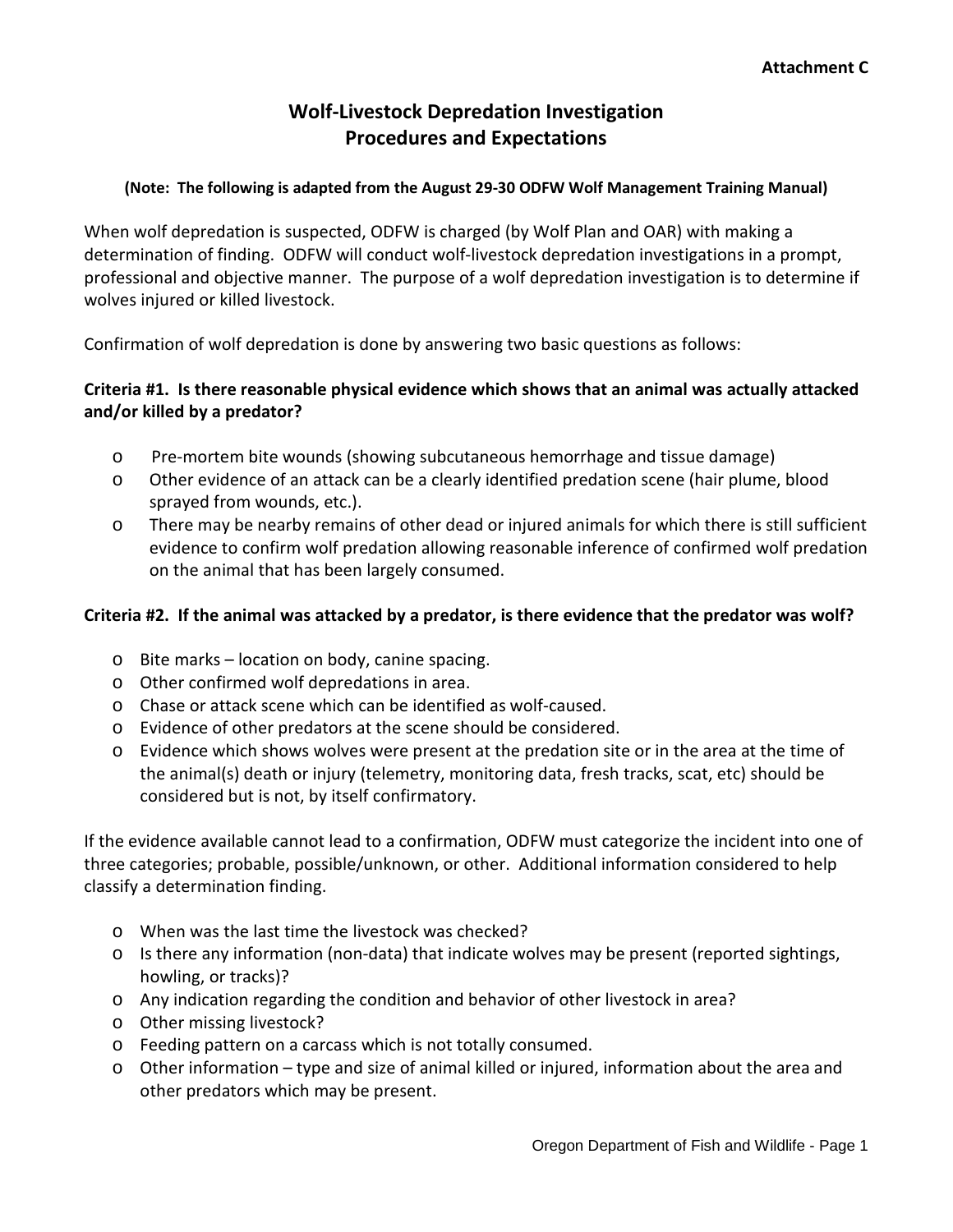- o What confirmed evidence is available that shows wolves were present at the predation site or in the area at the time of the animal(s) death or injury (telemetry, monitoring data, fresh tracks, etc)?
- o Recent confirmed depredation in the area by other predators.

**Terms of Depredation Classifications Currently Used By ODFW**: ODFW currently uses APHIS-Wildlife Services classifications for depredation and for purposes of wolf management have adapted it specifically for wolf. In general, the meanings of the four classifications can be easily summarized as follows:

Confirmed: The death or injury is wolf-caused. Meets criteria 1 and 2 listed above.

- o A carcass or live animal which shows clear evidence of pre-mortem wolf bites.
- o A carcass which is mostly consumed, but shows a clear kill scene with evidence that wolves were part of the kill scene.
- o Other dead or injured livestock confirmed at same site and time.
- o In situations where an animal died, secondarily as a result of wolves (e.g., an injury in which evidence clearly shows was a result of a wolf chase). May be confirmed or probable depending on evidence at the scene.

Probable: The death or injury is probably wolf-caused. Having some evidence to suggest predation (criteria #1), but lacking sufficient evidence to clearly confirm wolf (criteria #2).

- o A carcass may be mostly consumed leaving no way to identify or confirm pre-mortem bites, but with clear evidence that predation occurred (i.e., an attack scene). Recent confirmed depredation by wolves in same area and/or some evidence to show that wolves were present at the time of injury or death.
- o A live animal may show injuries that appear to be wolf bites and there is either evidence of wolves in the same area or recent confirmed depredation.
- $\circ$  In situations where there is some evidence to suggest that the animal died secondarily as a result of wolves (e.g., an injury in which evidence clearly shows was likely caused by a wolf chase).

Possible/Unknown: It is possibly wolf-caused, but unknown. Cannot meet criteria #1 above (no evidence to show that a predation occurred), and the cause of death or injury is unclear. A possible/unknown classification acknowledges the possibility that wolves were involved, and the level of acknowledgement should be based on evidence collected at the scene.

- o A consumed or deteriorated carcass with little or no evidence remaining.
- o May be evidence of wolves at scene or in area, but only evidence of feeding/scavenging.
- o An injury on a live animal (such as bites) which cannot be positively identified to species.
- o Consider if the area has been frequented by wolves or if the habitat is one that wolves use.

Other: It is something else – it is discovered that the cause of death or injury was not likely wolfrelated.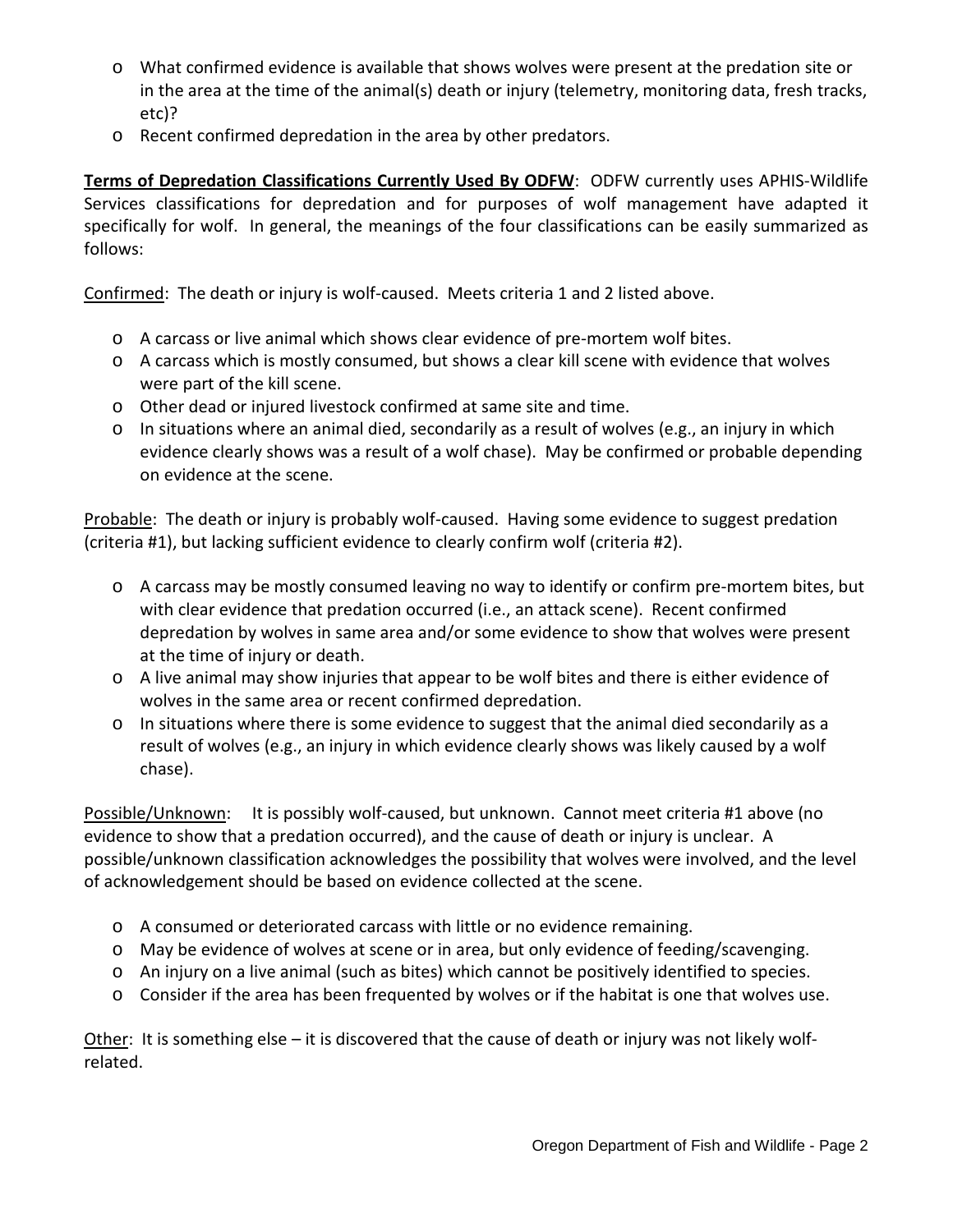# **Investigation Procedures**

**General Investigation Segments:** For each investigation, ODFW completes the following; 1) ODFW Livestock Depredation Investigation Form, 2) Summary Finding Form, 3) Web-page Investigation Summary. Each investigation consists of four equally important segments as follows:

**1. Initial Information (Page 1 of Investigation Form):** dates/times of contact, Livestock owner information, information about the event, location, and other relevant information (weather, temperature, etc.)

- o Be diligent about this. Try to get as much information as possible from the livestock producer. You will be surprised how much you may know about the situation just from discussion.
- o Pay particular attention to time and date information document notification and response times, cattle/pasture dates, when last checked, etc.
- o Recent weather and temperature information is important for determining time of death (maggot development and decomposition).

**2. Scene Details (Page 1 and 2 of form):** scene modified before arrival, other livestock injured/ livestock behavior, specific scene details, tracks/sign, map of site if appropriate

- o Details about how scene may have been modified is very important.
- $\circ$  Important to look at the area before it gets compromised this may mean conducting this portion of the investigation before the examination of the carcass or animal.
- o A chase or kill scene, if present, is vital to making an accurate determination; especially if limited carcass remains are present.
- o Photograph the scene area! Include the animal in some, but also photograph any notable evidence. Photograph from several angles.
- o Do not confuse a disturbance area with a kill scene…there are often important differences.
- o As you look at the scene, be careful not to step on tracks or other evidence.
- $\circ$  Be scent conscious! If wolves, there may be follow-up necessary (e.g., trapping?).
- o Map out site if appropriate. Include information about areas and distances searched.
- o Observations regarding tracking conditions (i.e., poor, fair, good, etc.).

**3. Evidence of wolf presence at scene or in area (page 2 of form):** May include evidence collected at the site, or may be completed after field investigation (i.e., telemetry data, or other ODFW location data).

- $\circ$  This is really a brief analysis of what we know a key part of classifying a finding is what is known about wolf presence in the area. Some information may be available from wolf program staff.
- o Telemetry data are useful, but may not always tell the whole story. It is important to spend time looking for wolf sign even if radio-collar data do not show wolves are in the area. Not all wolves are radio-collared.
- o It is important to record and measure all tracks and sign in area of dead or injured animal. Have dogs been in the area?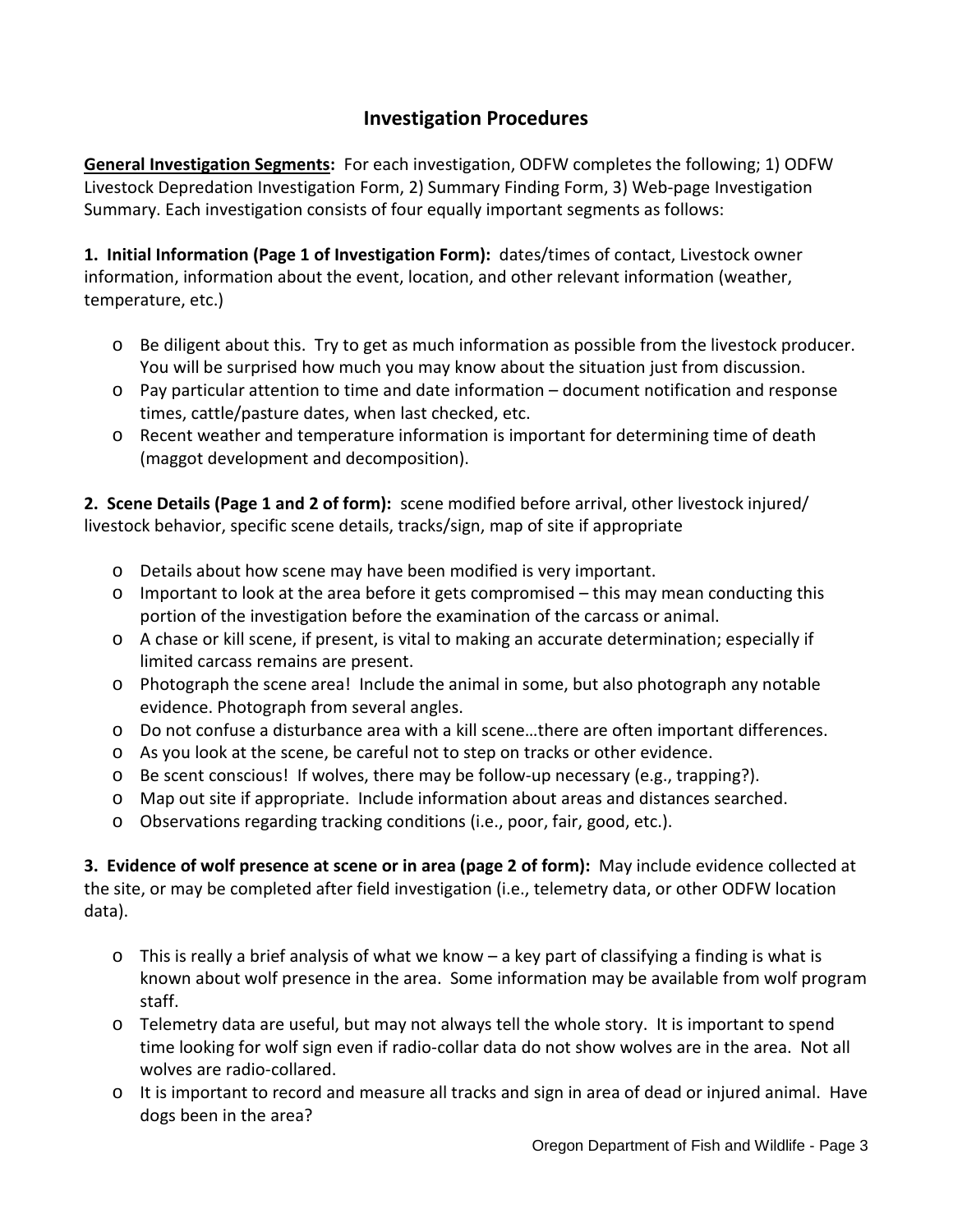**4. Examination of animal(s) (Pages 3 and 4 of form):** Specific information about the animal as found (very important to be specific), and observations of injured animal or carcass as it is examined (skinned or necropsied).

- o Information regarding time of death decomposition, maggot development, condition of flesh, amount of carcass consumed, and smell of carcass are all important factors in determining how long an animal has been dead.
- o Date/time of death is extremely important in situations where there is wolf telemetry data available.
- o Particularly note which side is down this is important to assess in cases where scavenging is noted.
- $\circ$  Before cutting! Accurately describe the parts of the carcass all visible evidence.
- o Before cutting! Photograph the carcass from various angles and the carcass in relation to the larger surrounding area.
- o Necropsy "An examination of a dead animal"
	- o Before cutting look, measure, photograph and note all abnormal marks on the exterior of the animal. Include photos that also show non-injured portions.
	- o Be thorough! In situations where all people are in agreement there is a tendency to be less diligent in collecting necessary evidence. Collect information with a goal of being thorough.
	- o Be focused! When many people are present and emotions are high it is easy to forget to measure, photograph, or even look at something. Two people really help in this situation.
	- o SKIN THE ANIMAL! Or at least the portions available to skin.
		- Why?: With wolves, "*Bite marks on the outside of a carcass may just show tooth marks on the hide, but when the prey animal is skinned, a remarkable amount of hemorrhage is evident at the bite site. Because of this, all examinations of suspected wolf kills should include skinning the carcass completely to check for this typical damage*"(Wade, D.A. and J.E. Bowns. 2010. Procedures for Evaluating Predation of Livestock and Wildlife. Texas Agrilife Extension Service).
		- Carcasses will usually be bloody and have tooth scrapes, and at least some parts consumed. However, nearly all predation of live animals will show extensive tissue damage under the hide.
		- Be careful interpreting decomposition, bruising, and pooling of blood/body fluids. They are often interpreted as hemorrhage.
	- o PHOTOGRAPH, MEASURE, RECORD, AND COLLECT EVERYTHING!
		- It is impossible to have too many photographs.
		- Be certain your camera has correct date and time setting.
		- Take pictures with a purpose. Consider what evidence you are trying to collect and photograph it. Be systematic.
		- Also consider the quality of the images watch for sun glare, or distance to subject (use macro setting to avoid blur). Know your camera.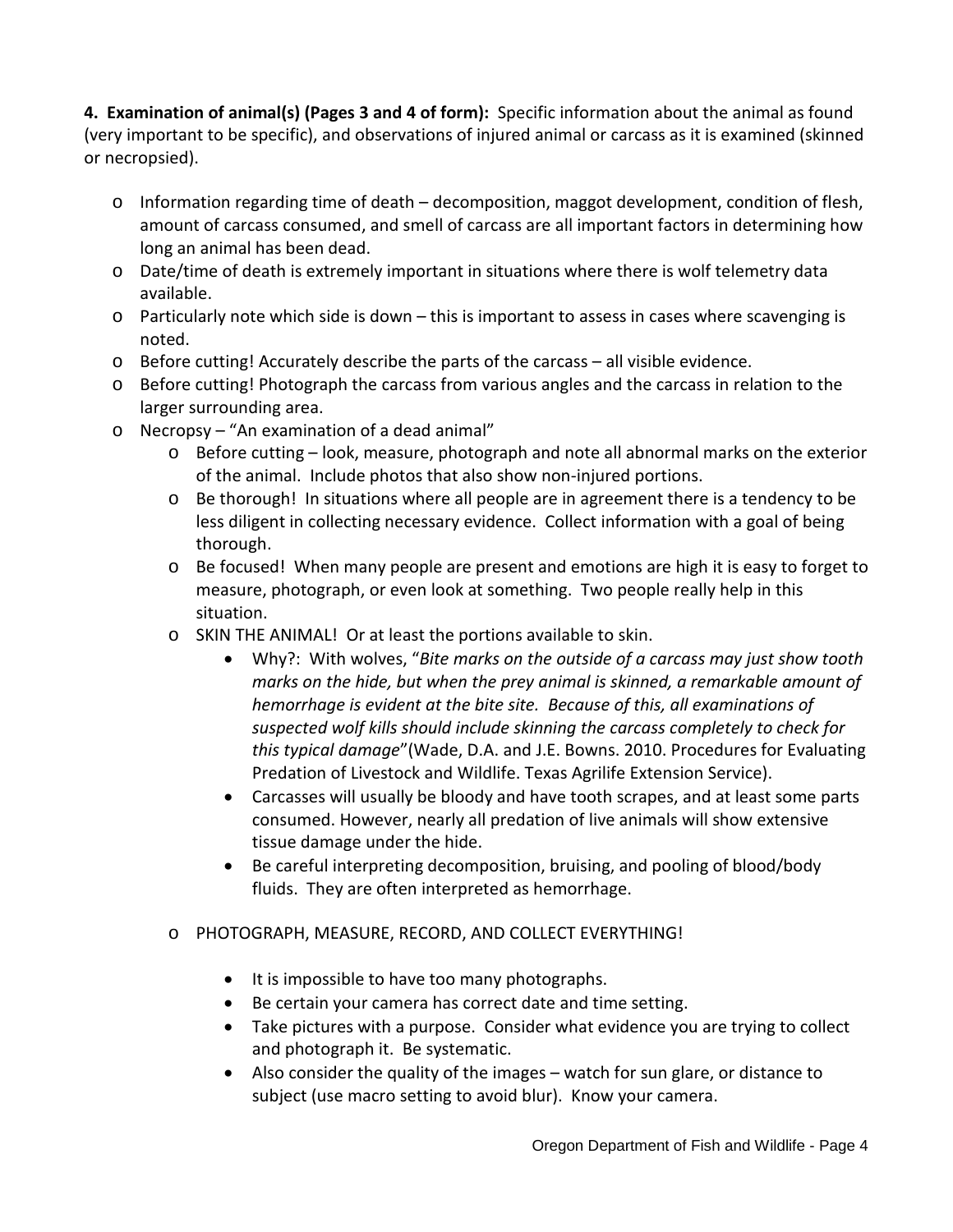- Use a ruler. Be thoughtful of exactly where it is placed to accurately record what you are trying to show.
- Photograph each part of animal regardless of whether there is evidence of a wolf or not. Photographs of no evidence can often be as important as photographs of evidence.
- Always a good idea to take at least two photo's of evidence…one wide angle to show the location on the carcass, and a close-up of the specific evidence.
- Where possible, have a second person to photograph evidence as requested.
- o CANINE TEETH MARKS ARE NOT ALWAYS FROM A CANID
	- Most visible tooth scrapes and punctures are from canine teeth.
	- Often difficult to assign to species because of similarities among all of our large carnivores (and large domestic dogs). Therefore, additional information may be needed.
- o WHEN TO COLLECT SAMPLES OR CARCASS FOR FURTHER ANALYSIS
	- ODFW does not have a responsibility to determine the cause of death if evidence clearly shows that predators were not involved. However, it adds to our credibility to be thorough. It may also help a producer to get additional information.
	- When inconclusive evidence is present on exterior of animal or scene which identifies the cause of death it may be helpful to collect samples or the entire carcass for further laboratory analysis.
	- Must have permission from the owner of the animal before proceeding. In some cases, expect to be denied.
	- Use your professional judgment to decide when to collect samples. Consider the situation (i.e., to resolve conflict or disagreements).

#### **Other Duties to be completed during and following the examination:**

- o It is important that you discuss your observations and findings with the livestock producer. However, it should also be explained that official determinations are made by the agency following a full review of all information.
- o Wildlife district staff should not make official agency determinations on site until the agency review is completed.
- o Discuss the disposition of the carcass. Recommend removal or burial so that it does not become a wolf attractant. Remember, however, that the carcass belongs to the producer and ODFW has no regulatory authority over it.
- o If deemed necessary to get additional information regarding wolf use of the area, the investigator should conduct follow-up surveys of the area and may elect to install a remote camera at the site.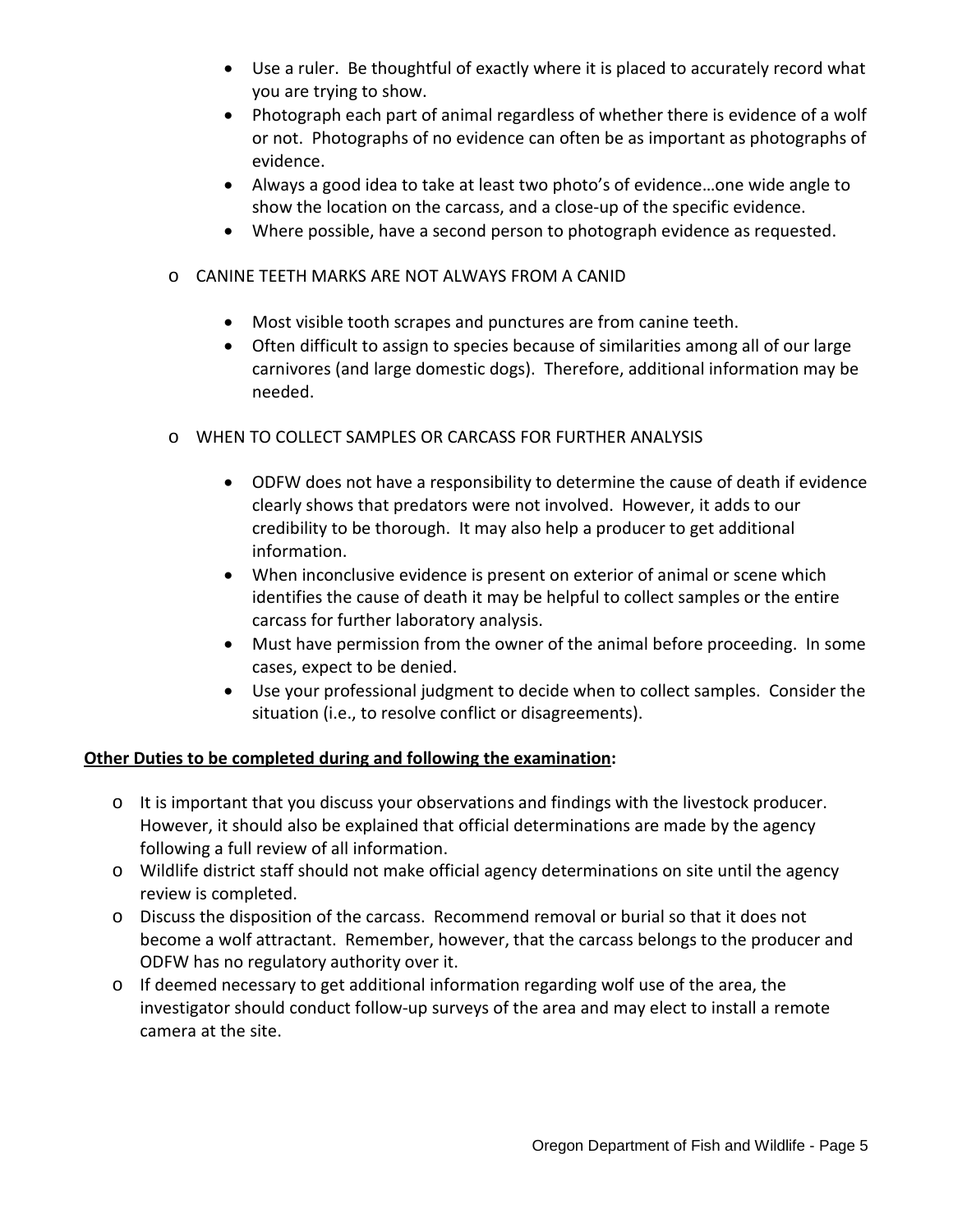| ODFW LIVESTOCK DEPREDATION SUMMARY FINDING                                                                                             |               |                                                  |       |
|----------------------------------------------------------------------------------------------------------------------------------------|---------------|--------------------------------------------------|-------|
| Finding to be completed after full review of all available evidence.                                                                   |               |                                                  |       |
| Is there reasonable physical evidence that the animal(s) was actually attacked and/or killed by a predator? Y / N<br>Summarize:        |               |                                                  |       |
| If the animal(s) was attacked by a predator, is there sufficient evidence to clearly confirm predation by a wolf?<br>Y/N<br>Summarize: |               |                                                  |       |
| Is there evidence to show that wolves were present at the predation site near the time of the animal(s)<br>death/injury? Y / N         |               |                                                  |       |
| How recently had the livestock owner or employee observed the livestock?                                                               |               |                                                  |       |
| Has there been any recent confirmed depredation by wolves in the same or nearby area? Y/N<br>Summarize:                                |               |                                                  |       |
| Is it clear what cause of death/injury was? Y / N<br>Summarize:                                                                        |               |                                                  |       |
| Confirmed Wolf<br>Cause of Death (Circle):                                                                                             | Probable Wolf | Possible Wolf/Unknown                            | Other |
| Determination Made: Date and Time                                                                                                      |               | Livestock Owner Notification Made: Date and Time |       |
| Title<br><b>ODFW Signature</b>                                                                                                         |               | Report Final: Date and Time                      |       |
|                                                                                                                                        |               |                                                  |       |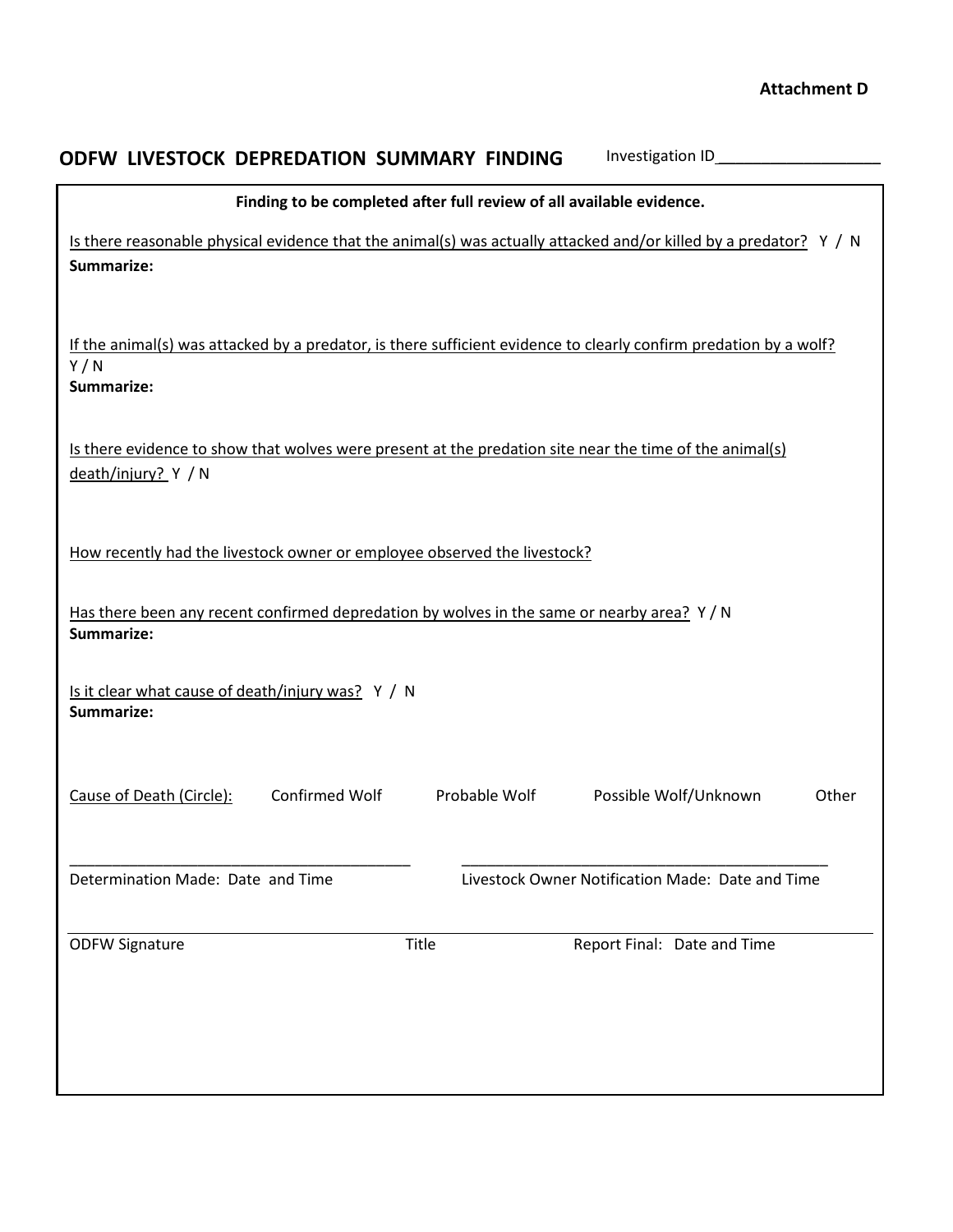# **Oregon Department of Fish and Wildlife Wolf Depredation Investigation Internal Review Panel Meeting La Grande, Oregon - 11 August 2011**

## **Background**

The Oregon Wolf Conservation and Management Plan (Wolf Plan) and its associated Oregon Administrative Rules require the Oregon Department of Fish and Wildlife (ODFW) to confirm wolves were caused livestock injury or mortality before some management actions can be implemented. As a result, ODFW has instituted a program to investigate suspected wolf depredations. In conducting these investigations ODFW believes it must adhere to high standards and ensure that the investigation process is conducted on factual basis that produces accurate, objective, and consistent conclusions. The classification system currently used by ODFW for assessing livestock injuries and mortalities by wolves includes: Confirmed, Probable, Possible/Unknown, and Other (see Appendix I for descriptions). This system was developed by USDA-Wildlife Services (WS) and is used by ODFW in an effort to maintain consistency between agencies.

## **Purpose**

ODFW convened a panel (Panel) on 11 August 2011 to review its recent investigations of livestock injuries and mortalities in northeastern Oregon that may have been caused by wolves. The investigations (*n* = 8) reviewed occurred following the 5 May 2011 federal delisting of wolves in the eastern third of Oregon. Specifically, the purpose of this meeting was for the Panel to review and analyze the ODFW wolf depredation investigation process and recommend process improvements.

## **Review Panel Members**

Panel members were selected based on several factors, including experience with predators, predation, and the scientific investigation process. The Panel included wildlife professionals from both within and outside of ODFW (Table 1).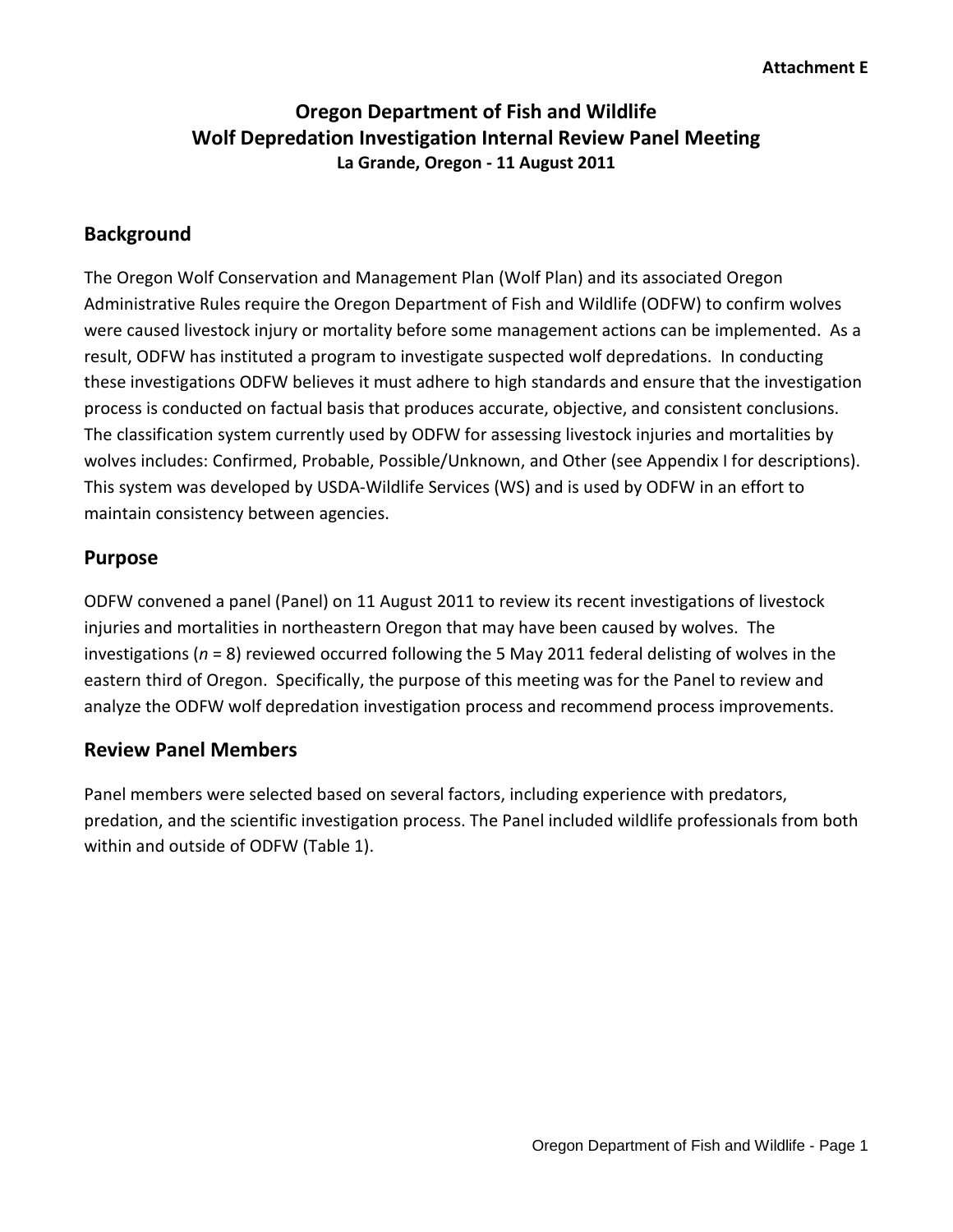Table 1. List of Panel members participating in review of wolf depredation investigations during meeting in La Grande, Oregon, August 11, 2011.

| Name                   | Position                         | Affiliation (Location)  |
|------------------------|----------------------------------|-------------------------|
| Colin Gillin           | State Wildlife Veterinarian      | <b>ODFW</b> (Corvallis) |
| Tim Hiller             | Carnivore-Furbearer Coordinator  | ODFW (Salem)            |
| <b>Bruce Johnson</b>   | Wildlife Research Project Leader | ODFW (La Grande)        |
| <b>Gary Miller</b>     | <b>Field Supervisor</b>          | USFWS (La Grande)       |
| Philip Milburn         | District Wildlife Biologist      | ODFW (Ontario)          |
| <b>Carter Niemeyer</b> | Retired USFWS and USDA-APHIS-WS  | Independent (Idaho)     |
| Paul Wik               | District Wildlife Biologist      | WDFW (Washington)       |

## **Review Process**

Carter Niemeyer, retired federal agency wolf biologist, made an initial presentation that summarized characteristics of wolf depredation on livestock. Mr. Niemeyer has >20 years of experience investigating wolf depredation on livestock in Montana and Idaho. His presentation allowed for questions and discussion by Panel members and provided a baseline to compare and critique the ODFW depredation investigation process.

Panel members were provided information and evidence collected by ODFW and WS as ODFW considers all information associated with each investigation when making the final determination. This information included ODFW Livestock Depredation Field Investigation and Summary of Finding Forms, ODFW and WS photographs, and WS Depredation Investigation Reports for investigations (*n* = 8) of cattle injuries and mortalities in Wallowa and Umatilla counties (Table 2). Individual Panel members asked questions of ODFW Wolf Program staff and provided feedback following review of each investigation.

Panel members were asked to review each investigation by considering the following four questions:

- 1. Was enough information collected (and documented) to make an accurate determination?
- 2. Is the final determination consistent with the evidence collected?
- 3. Was the ODFW investigation process conducted at a high standard?
- 4. Concerns, comments, or recommendations for improvement in the investigation process?

## **Findings of the Panel**

**Regarding question #1** (Was enough information collected [and documented] to make an accurate determination?)

Oregon Department of Fish and Wildlife - Page 2 Based on the materials presented, the Panel believes ODFW was thorough in their collection of available evidence during each investigation before making a final determination. Discussion from some participants indicated that ODFW uses a process more thorough than what occurs in other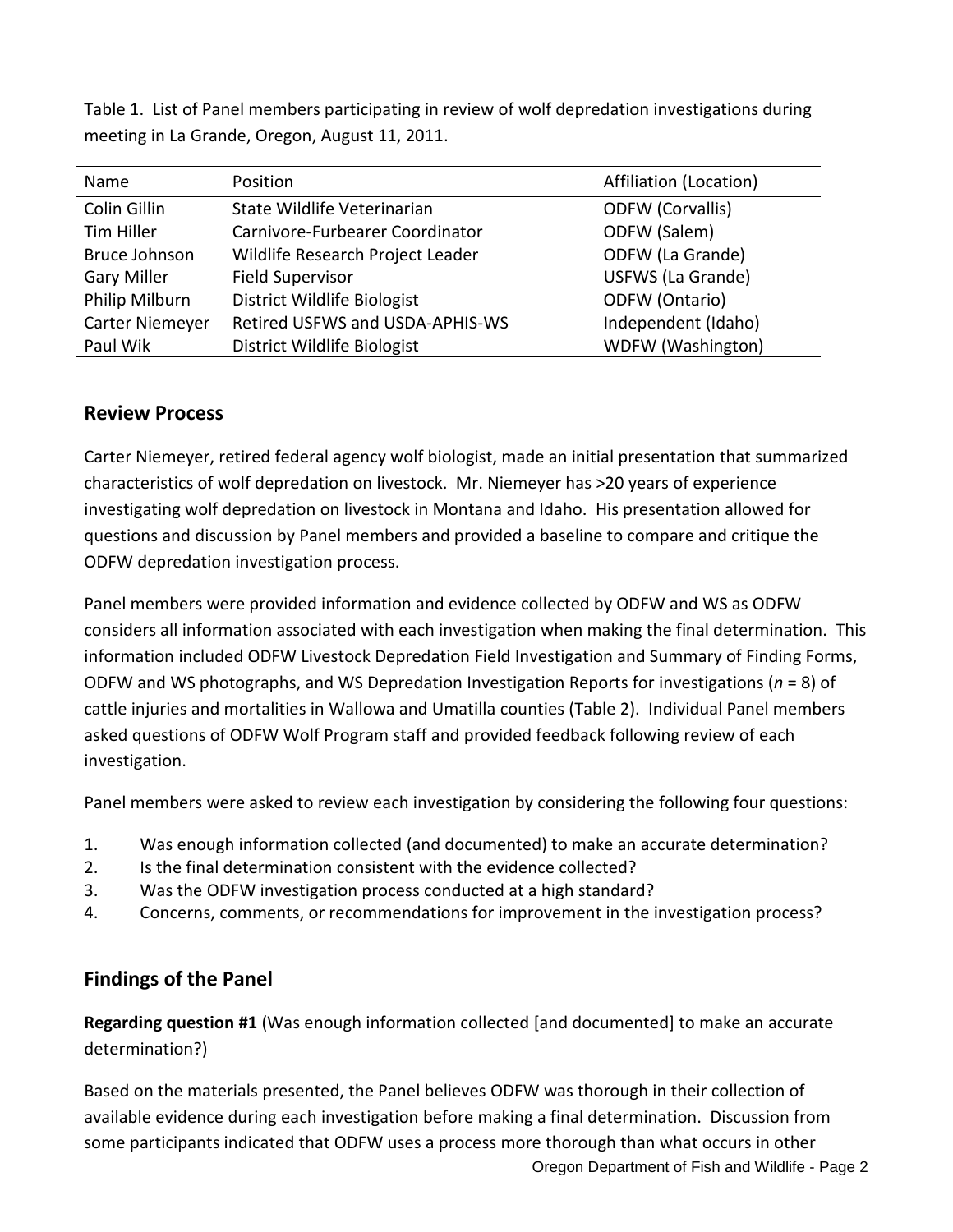western states. The Panel did not identify any circumstances in which ODFW failed to gather enough evidence or information to meet their primary objective of determining if a depredation by a wolf or wolves had occurred. However, in one case (110604 Butterfield; confirmed depredation by wolves), in which all investigation parties were in agreement, the Panel noted that less evidence was collected and less documentation occurred compared to investigations where wolf depredation was not confirmed. Also, the Panel discussed that in some situations the collection of additional tissue samples and other evidence could assist livestock producers to identify causes of mortality in non-depredation instances.

#### **Regarding Question #2** (Is the final determination consistent with the evidence collected?)

Though the Panel was not asked to specifically reinvestigate each case, they concluded there were no circumstances where the final determination made by ODFW investigators was inconsistent with the evidence collected. However, after reviewing the information collected by both ODFW and WS there were cases in which no evidence that wolves had been in the area and had killed the livestock. In these cases several Panel members stated that a determination of Possible/Unknown was unwarranted. In these cases, a determination of "Other" would have been more consistent with the evidence available (i.e., if wolves clearly were not responsible, then why would ODFW call it Possible/Unknown).

For each investigation reviewed, the information and results of the investigations conducted by WS was also presented. The difference between the conclusions of ODFW and WS was problematic for the Panel. The conclusions of WS' investigations appeared to the Panel to be inconsistent with evidence presented and in a number of instances appeared to be the result of misidentification of evidence (i.e. wolf bites, hemorrhage, scat, etc.). The Panel found it difficult to understand how WS investigators reached their conclusions from their written reports. The panel recommended ODFW leadership and WS discuss these inconsistencies and the lack of detail in investigation reports.

#### **Regarding Question #3** (Was the ODFW investigation process at a high standard?)

Overall, the Panel determined that ODFW uses a very thorough process of examining available information prior to making any determinations. The use of a stepwise process (i.e., first step is to determine if an injury or mortality was the result of a depredation, second step is to determine if wolves were involved if a depredation did occur) by ODFW was appropriate. The Panel discussed that in some cases (e.g., Confirmed depredations by wolves), where all parties were in agreement in the field, less evidence was collected and documented and that this might result in a less defensible position for ODFW when implementing management actions to address the depredation. Though not directly within control of ODFW, the Panel also raised concerns associated with pre-investigation of a carcass and scene modification by other parties prior to the arrival of ODFW investigators, and the extent that these parties may affect the investigation process used by ODFW.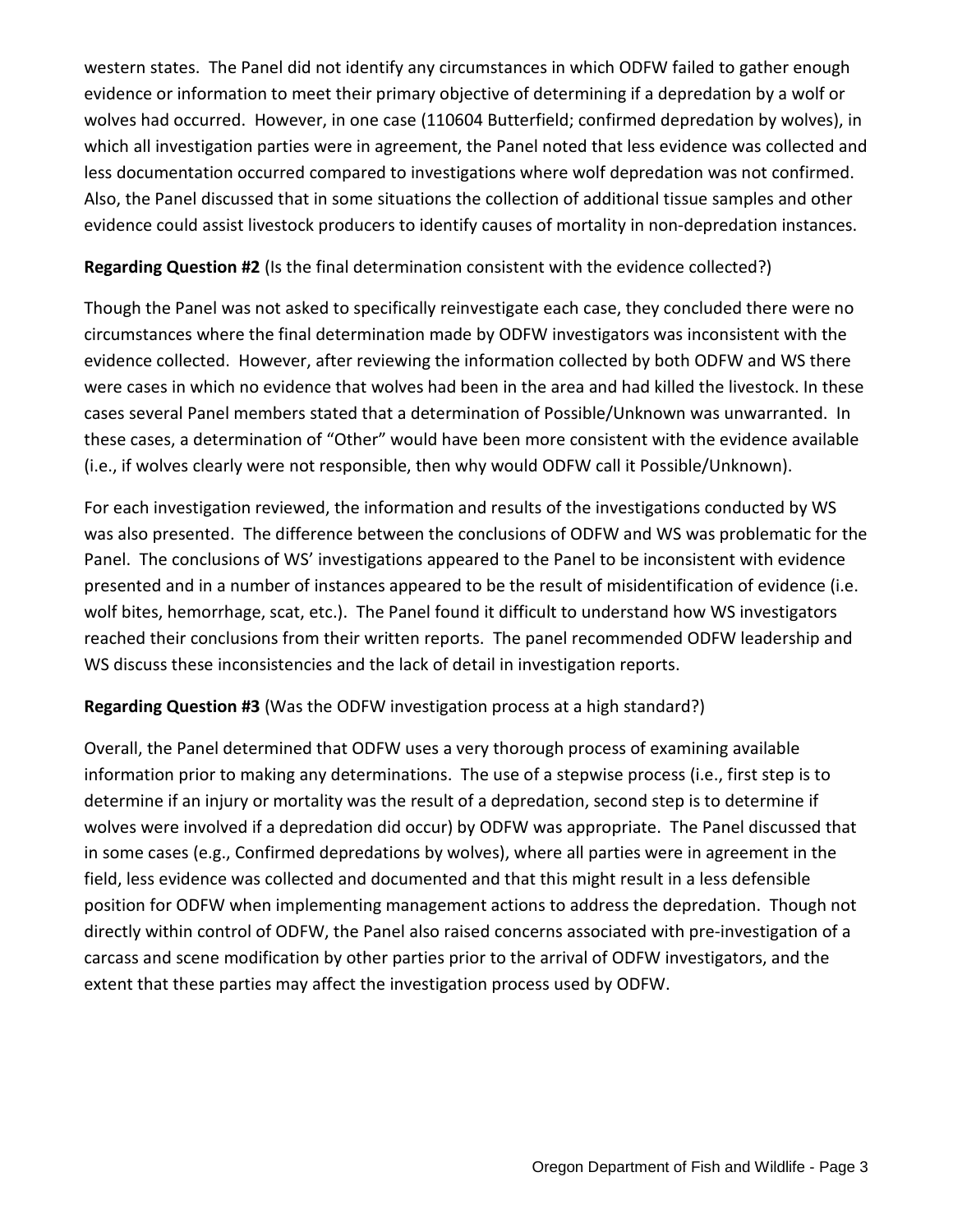### **Regarding Question #4** (Concerns, comments, or recommendations for improvement?)

### *Meeting the Responsibilities of ODFW*

Based on the Wolf Plan ODFW is required to determine if wolves caused injury or mortality of the livestock in question at the invitation of the livestock producer. However, the Panel discussed the responsibility of ODFW in regards to determining the cause of injury or mortality of livestock if no evidence of depredation by wolves was found, and if there is a conflict of opinion or determination among interested parties (e.g., county sheriff, livestock producer, ODFW, USDA-Wildlife Services). Ultimately, the question was, "Should ODFW expend resources to gather additional information and make a determination of cause of livestock injury or mortality even if available evidence fails to show that wolves were involved?"

The consensus of the Panel was that if no evidence of depredation by wolves was found, the investigators should still consider collecting biological samples, with permission from the livestock producer, and attempt to determine the cause of livestock injury or mortality. This could include conducting a field necropsy to collect tissue samples from internal organs for laboratory analysis. Though the Panel acknowledged the implications of extremely detailed investigations and the precedence that this may set (i.e., determining if livestock injuries and mortalities were caused by a wolf or wolves is the goal, not assessing livestock health or all potential causes of livestock injuries and mortalities), it was agreed that in some cases it may help reduce controversy associated with conflicting opinions.

## *Concerns Regarding the Current Investigation Classification System*

Much discussion and concern was raised regarding the WS depredation classification system used by ODFW. Specifically, the Possible/Unknown category was determined to be an especially poor descriptor. This was because most of the investigations reviewed that documented no evidence of wolf depredation still resulted in the determination of Possible/Unknown. The Panel felt the ambiguous classification of Possible/Unknown unnecessarily implicated the possibility of wolves even when there was no evidence of depredation by or presence of wolves at or near the investigation site (i.e., if depredation by wolves was possible based on no evidence, then why wouldn't other possible causes also be listed?). The Panel recommended that ODFW modify the classification system to correct these shortcomings. One suggestion was to use a Highly Improbable category when there is no evidence of wolf presence or depredation at or near the investigation site.

#### *Concerns Regarding Disturbance to and Modification of the Investigation Site*

Oregon Department of Fish and Wildlife - Page 4 The Panel discussed potential issues (e.g., disturbance to area or animal carcass) associated with investigations conducted by others prior to the arrival of ODFW investigator(s). Wolf Program staff noted that it was unknown if any ODFW investigations were negatively affected under these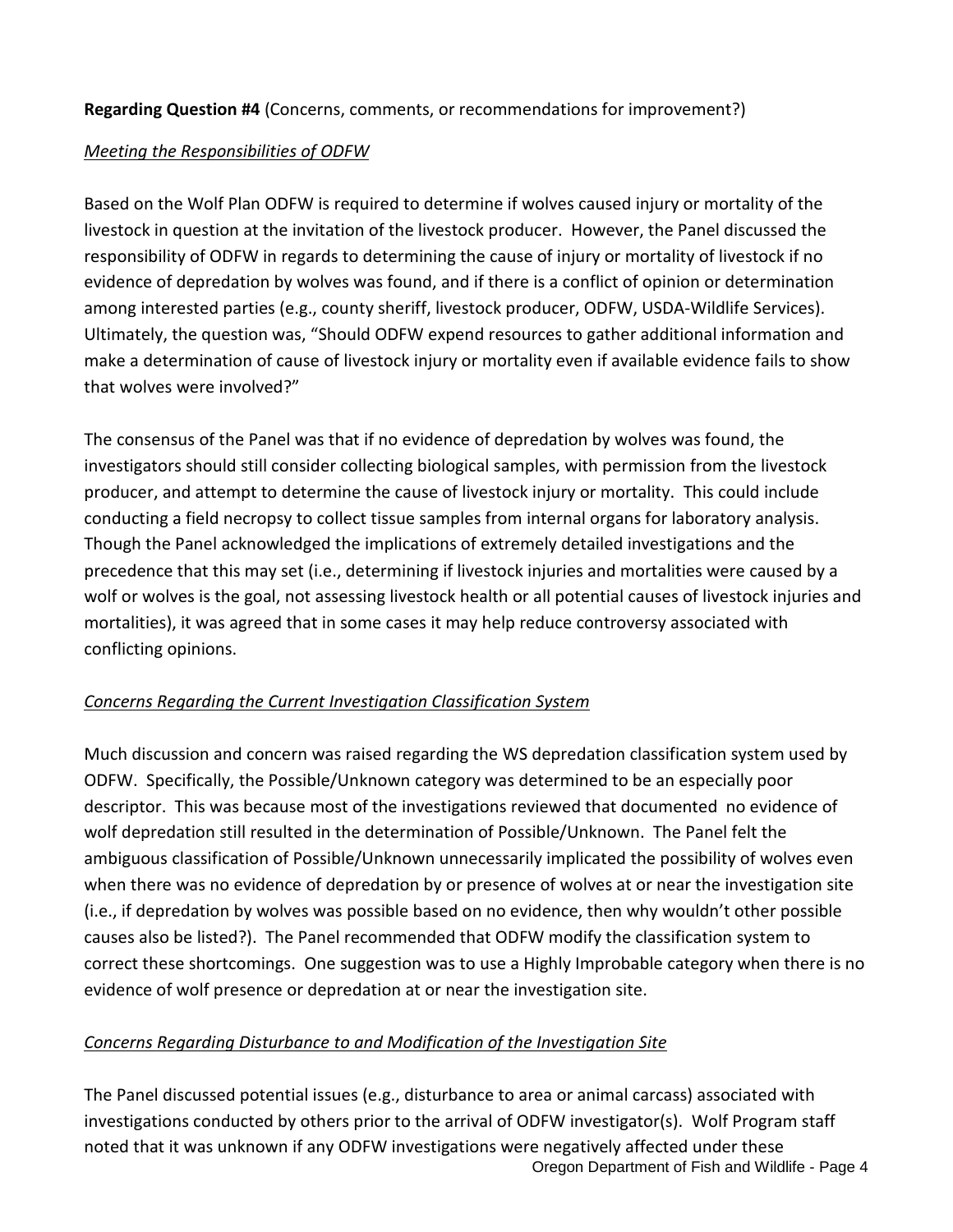circumstances. The Panel recognized that ODFW does not have exclusive authority to investigate, but rather ODFW is present at the invitation of the landowner or livestock producer. However, the Panel recommended that ODFW assess the investigation site as a crime scene, including that the more people that have direct access to the site, the higher the potential for lost or tainted evidence. The Panel also acknowledged that distractions associated with a high number of other participants may also negatively affect the investigation process by ODFW.

### *Additional Documentation at Investigation Sites*

To improve the collection and documentation of evidence during each investigation, an ODFW staff person should be dedicated to take pictures, when possible, to allow investigators to focus efforts on the investigation process. In addition, photographs taken should regularly include both close-up and panoramic images at the investigation site and of individual pieces of evidence.

For investigations where depredation by a wolf or wolves has clearly occurred, the Panel stressed that ODFW should utilize as thorough of a process and documentation as for investigations where such a depredation has not been confirmed. For example, skin the entire livestock carcass (or what is available) during every investigation and take pictures of the entire skinned carcass.

## *Developing Reference Materials about Livestock Depredation by Wolves*

The Panel discussed the important issue of misidentification of evidence used to confirm depredation by wolves and the need to create a broader knowledge base that accurately describes livestock depredation by wolves. One suggestion by the Panel was to develop a photo collection of livestock depredations known to be caused by wolves from throughout the West and provide this as a reference for livestock producers, other agency investigators, and ODFW biologists.

## *Reducing Speculation in Investigation Reports*

#### The Pa

nel noted the importance for ODFW to focus on factual evidence related to the investigation and avoid any speculation during the investigation process and the determination of finding. This was especially a concern with some investigations where ODFW seemed to be conciliatory by stating a finding of possible depredation by wolves even if there was no evidence of wolf involvement.

## **Summary**

Panel members concluded that ODFW appeared to be very thorough in their collection of available evidence during each investigation of suspected wolf depredations before making a final determination.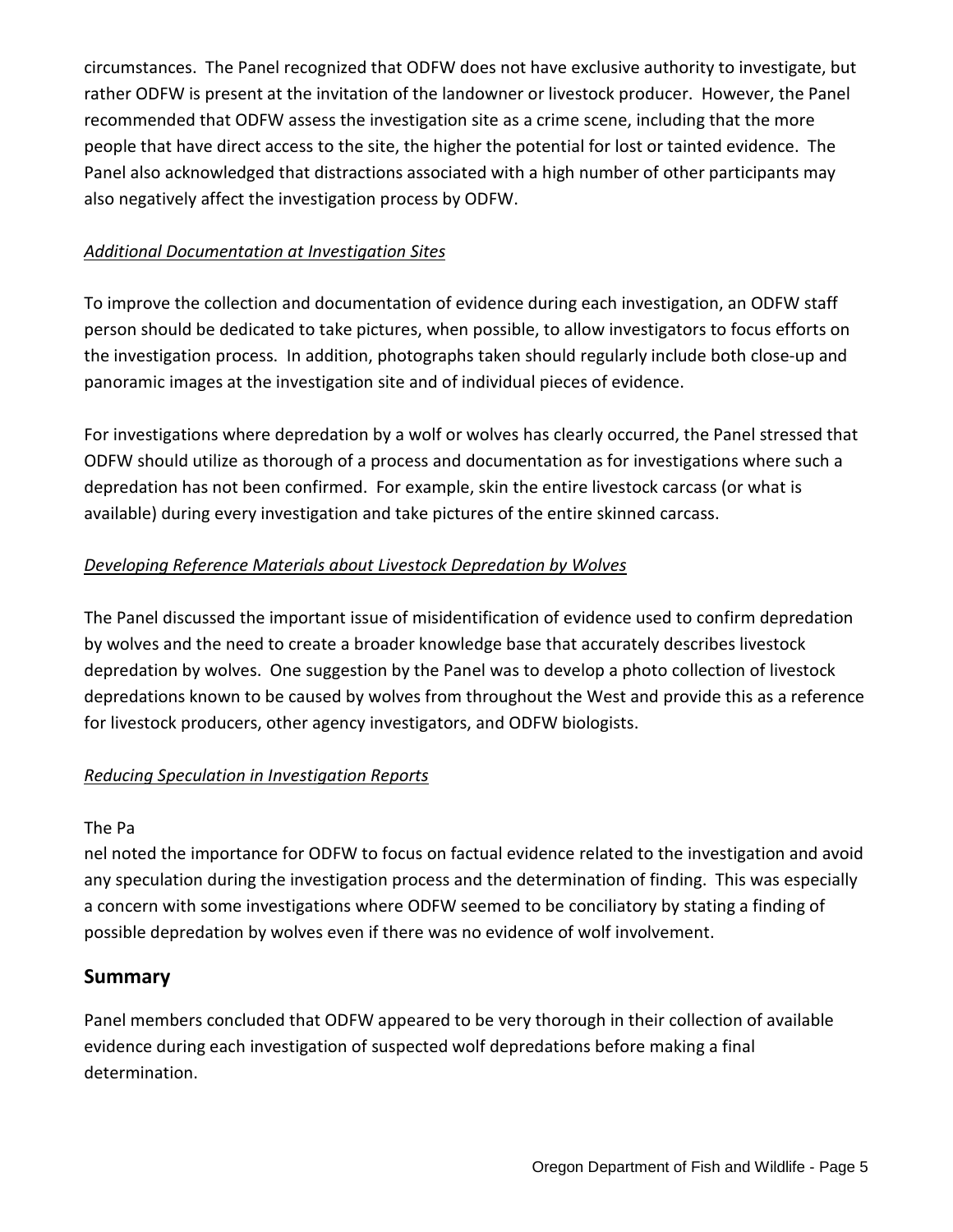The Panel also concluded that ODFW investigations were conducted at a high standard and there were no circumstances identified in the cases presented where the final determination made by ODFW investigators was inconsistent with the evidence presented.

The difference between the conclusions of ODFW and WS was problematic for the Panel. The Panel found it difficult to understand how WS investigators reached their conclusions from their written reports. The panel recommended ODFW leadership and WS discuss the lack of detail in WS investigation reports.

The consensus of the Panel was that if no evidence of depredation by wolves was found, the investigators should consider collecting biological samples, with permission from the livestock producer, and attempt to determine the cause of livestock injury or mortality.

The Panel strongly recommended that ODFW modify the currently used classification system to make the final determination more consistent with the available evidence. In particular, this should address instances where investigations result in no evidence of wolf presence but still result in a determination of Possible/Unknown.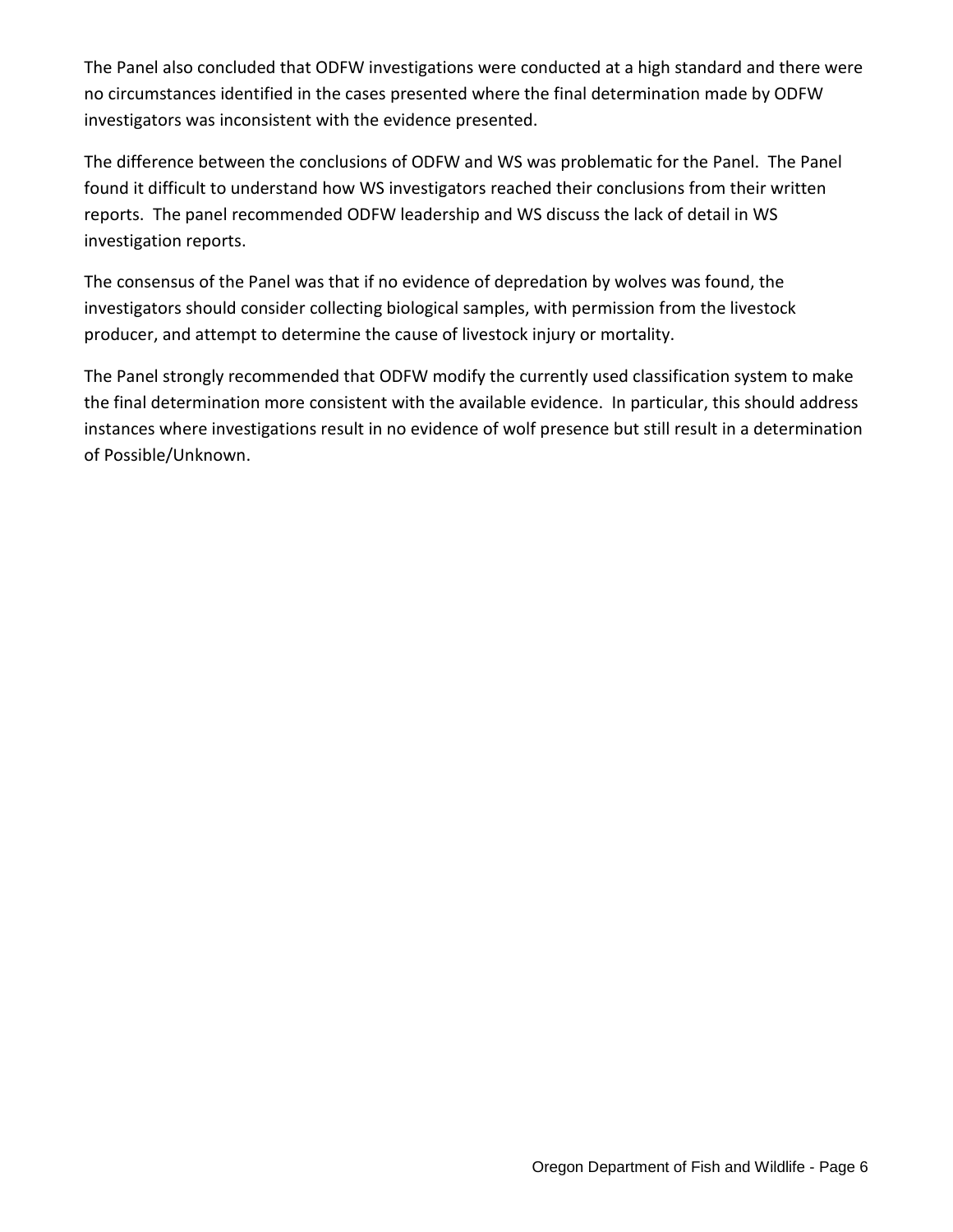#### **CRITERIA FOR CLASSIFICATION OF**

#### **REPORTED DEPREDATION INCIDENTS**

Reported wolf, bear, or lion depredation incidents should be classified as either **confirmed, probable, possible/unknown**, or **other**, based on the following criteria.

**CONFIRMED** – Depredation is **confirmed** in those cases where there is reasonable physical evidence that an animal was actually attacked and/or killed by a predator. The primary confirmation factor would ordinarily be the presence of bite marks and associated subcutaneous hemorrhaging and tissue damage, indicating that the attack occurred while the victim was alive, as opposed to simply feeding on an already dead animal. Spacing between canine tooth punctures, feeding pattern on the carcass, fresh tracks, scat, hairs rubbed off on fences or brush, and/or eye witness accounts of the attack may help identify the specific species or individual responsible for the depredation. Predation might also be confirmed in the absence of bite marks and associated hemorrhaging (i.e., if much of the carcass has already been consumed by the predator or scavengers) **if** there is other physical evidence to confirm predation on the live animal. This might include blood spilled or sprayed at a nearby attack site or other evidence of an attack or struggle. There may also be nearby remains of other victims for which there is still sufficient evidence to confirm predation, allowing reasonable inference of confirmed predation on the animal that has been largely consumed.

**PROBABLE** – Having some evidence to suggest possible predation, but lacking sufficient evidence to clearly confirm predation by a particular species, a kill may be classified as **probable** depending on a number of other factors such as: (1) Has there been any recently confirmed predation by the suspected depredating species in the same or nearby area? (2) How recently had the livestock owner or his employees observed the livestock? (3) Is there evidence (telemetry monitoring data, sightings, howling, fresh tracks, etc.) to suggest that the suspected depredating species may have been in the area when the depredation occurred? All of these factors, and possibly others, should be considered in the investigator's best professional judgment.

**POSSIBLE/UNKNOWN** – Lacking sufficient evidence to classify an incident as either confirmed or probable predation, the **possible/unknown** classification is appropriate if it is unclear what the cause of death may have been. The investigator may or may not have much of a carcass remaining for inspection, or the carcass may have deteriorated so as to be of no use. The investigator would want to consider if the area has been frequented by a predator, or if the habitat is one which the predator is likely to use. Possible predation may include cases where counts show that abnormal numbers of livestock are missing or have disappeared above and beyond past experience, and where other known cases of predation have occurred previously in the area.

**OTHER** – Cause of livestock deaths should be classified as **other** when it is discovered that the cause of death was not likely caused by the animal originally reported to Wildlife Services during a request for assistance. Examples of **other** may include cases where the cause of death is confirmed or is likely due to predation by some other animal or cause determined at the time of the investigation such as red fox instead of coyote or other causes such as, bloat, poisonous plants, stillborn, disease, lightening strike, vehicle collision, etc. If the specific other cause of death can be determined, it should be written in the space provided for Other.